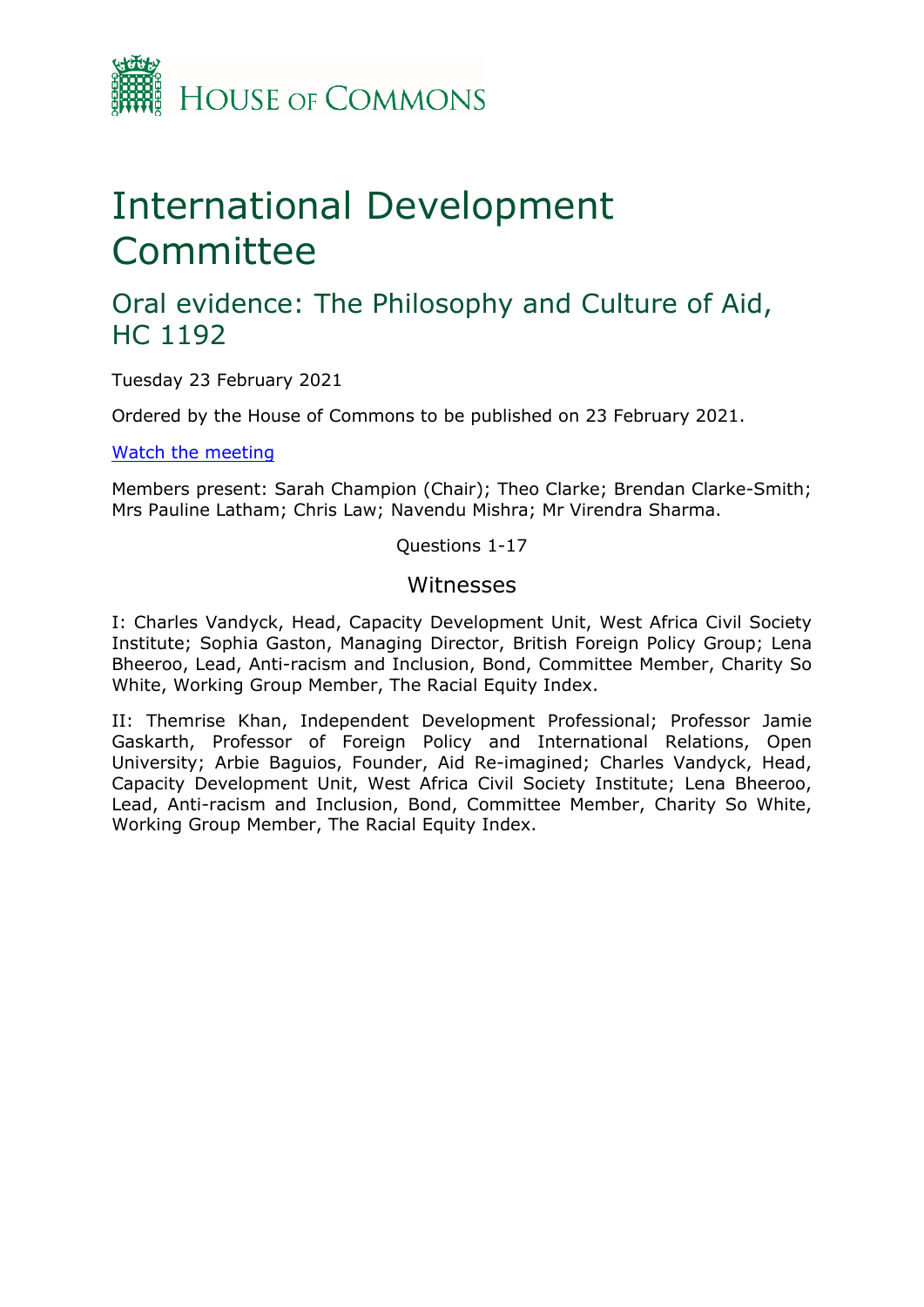

### Examination of Witnesses

Witnesses: Lena Bheeroo, Sophia Gaston and Charles Vandyck.

Q1 **Chair:** I would like to start this evidence session of the International Development Committee. It is a scoping exercise that we are going to do today. We have six panel members who are going to give us their opinions on the philosophy and culture of aid. Going forward, we are looking to doing a full inquiry into this, so we are really keen to hear the panellists' views on what we should be considering, what aid is, what aid should be, what works, what does not work and where the Committee should be challenging and focusing going forwards.

We are going to have two panels of three witnesses. Our first panel is Charles, Sophia and Lena. I am going to call on you to do five minutes each. If each of you could start by introducing yourselves and giving us a bit of background to your organisation or how you reached that point, that would be really helpful. Then we will break and have questions from members, if that is okay. Without further ado, I will hand over to Charles Vandyck to introduce himself and tell us in up to five minutes what this Committee should be focusing on when we are considering the philosophy and culture of aid.

*Charles Vandyck:* Thank you so much for the invitation, Chair. My name is Charles Kojo Vandyck. I work for the West Africa Civil Society Institute, based in Accra, Ghana. We work on specifically strengthening civil society. We look at the whole ecosystem of civil society in the region and strengthen the actors, the organisations and even the organic movements to try to make them more effective, robust and influential. I am really thankful for the invitation from this Committee of the House of Commons, giving me an opportunity to share my experiences and insights. I would like to focus my submission on how the supply side of international aid can achieve more value for money and effectively tackle power asymmetry within the sector. I will focus on aid that goes to civil society in the global south.

From my experience and work, I have seen that, for a very long time, the aid architecture has been structured in a way that favours organisations with the right connections, to aid bilaterals, multilaterals, foundations, development agencies etc. These organisations are usually urban-based or peri-urban. They have the supportive infrastructure. That means they have a place to work, a building. They have a location. They have the tools, the equipment and the right human capital or skillsets to absorb the millions of pounds that are available. That means they run specifically like businesses, with a business-like mentality. They are able to produce amazing proposals. They have high visibility. They have impressive websites. They have an all-imposing presence etc.

What is driving this is that they can respond to the requirements that international aid makes available. Most of the time, because these requirements are centred on resources and money, it has made the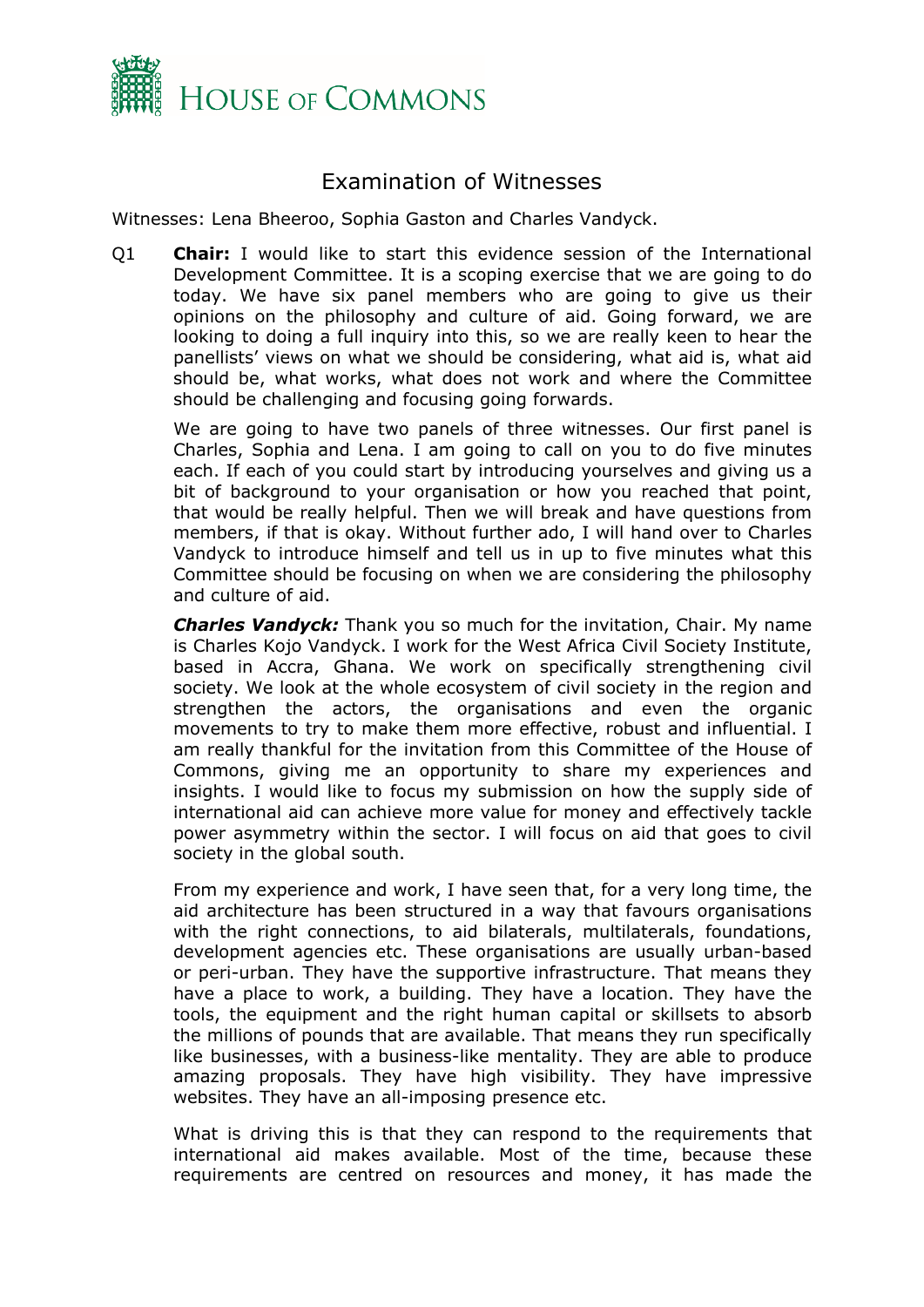

sector very competitive. Many organisations think that, for them to survive, they have to dim the lights of others. One of our colleagues who is based in the UK, Barry Knight, described the situation very well. He said it is all about egos, logos and siloes, basically saying that it has become a sector for self-promotion of individuals and organisations, especially on the supply side of the funding relationship.

What has this situation led to? It has led to a situation where communitybased organisations working in disadvantaged communities in the global north, movements that are forming at the grassroots, national or even transnational level, and do not have the supportive infrastructure and skills, cannot access any of these resources to do their work. For them to get into the space, they have to sacrifice their authenticity, individuality and uniqueness. They have to conform with the requirements that enable them to get these resources, therefore shaving off some of their uniqueness and ways of working.

If you have worked in the global south before, you will notice that these resources are extremely important. If you look at the funding portfolio of almost all our organisations, almost 95% of our funding is from external donors. We depend on this funding to exist, do our work and make a community impact.

What can be done? I want to share what can be done in my view to support actors and organisations that are on the fringes and work in disadvantaged communities. They are actually doing most of the important work that is pushing the envelope of change. They are trying to get to the root cause of our poverty and inequality challenges. The first thing we need to consider with how aid is structured is flexible funding mechanisms. I am looking at how we move from short-term, ad hoc activity-based funding to more long-term—three to five years—and flexible funding to organisations. That will allow organisations to determine what the funding is going to be used for within their projects and programmes, also providing support to organisations' administrative functions. That is especially for organisations that work in difficult governance contexts where it is very difficult to access this funding. What are the innovative ways of getting these organisations funded?

Another thing is that we need to look at values where we place a lesser premium on money. By this, I am not referring to cutting funding. I believe that, because of the complexities of the challenges we face, with the pandemic and the impact of the pandemic in the future on our economies and communities, we actually need more funding. It is about how the funding is distributed, who is accessing this funding, how local organisations are supported and what we refer to as resources. Right now, it is about money, but there are other critical resources, knowledge or intellectual capital that need to be considered. There are so many ideas coming from communities that they can contribute, which can help us to reduce poverty and inequality. Time is a resource. Human capital is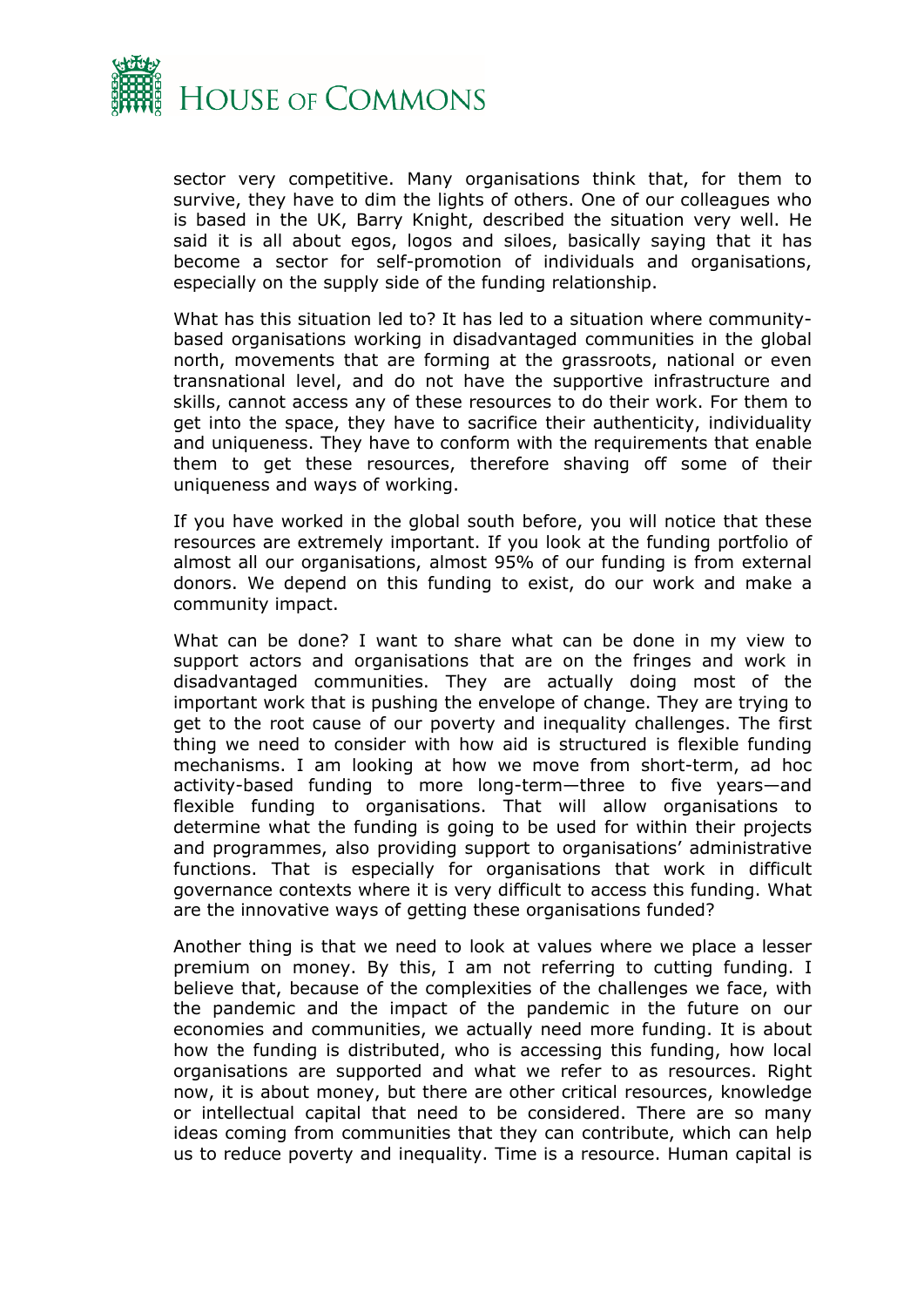

a resource. Social capital, reputation and trust between local organisations and communities are all resources.

We need to look at how we reconfigure measures of success and impact. Is the way we are measuring success feasible? Does it really represent what success is in the eyes of those who are in these communities or what we call beneficiaries or partners? Is the western log-frame model really working? Is that the best way to measure success? These are the things we need to look at.

You may ask, as Committee members, what we are doing on the demand side of things, those of us who are working with civil society. What are we doing about the situation? I want to give two concrete examples. Currently, we are going through a reimagining INGO project, process or initiative. We are bringing together players in the whole global civil society ecosystem to look at the role of the INGO, whether the specific role of the INGO now, its direct implementation role, its localisation agenda, is really effective, and what other roles INGOs can play. For example, could they be brokers? Could they be connectors? Could they be facilitators? How can they support the local ecosystem of civil society in the global north? We are going through this process. It is an ongoing project. We are just about to launch a survey that we did in the global south on 4 March. I feel that it will be interesting if Committee members can participate in that launch.

The "shift the power" movement is extremely important. We have seen that it is important for us to make sure the power asymmetry is tackled. How do we give agency to local people? We have come together, from both the global north and the global south, to push an agenda of giving agency to local people, community-led development and community philanthropy, strengthening trust between local actors and eternal stakeholders, building capacity and identifying local assets as part of the development process. These are two initiatives that I feel should be interesting to the Committee, in terms of supporting what international aid can support globally.

I would like to conclude with some specific action points. One of the things that aid has to consider now is this: since the INGO is a pivotal institution or organisation within the global south, what is the most effective role for INGOs moving forward? Is the direct implementation role an effective role? Can there be other more significant roles that push the envelope of change in terms of connecting, brokering or facilitating processes or building the ecosystem for local organisations?

Why are we saying this? Covid-19 has been a great leveller. We have seen that many INGOs could not actually come into our spaces to do the work they usually do, so they depended on local organisations, because of the restrictions that came with the pandemic. Local organisations have proven to be able to do this work and are actually doing this work. They are more connected to the community. We need to look at what the role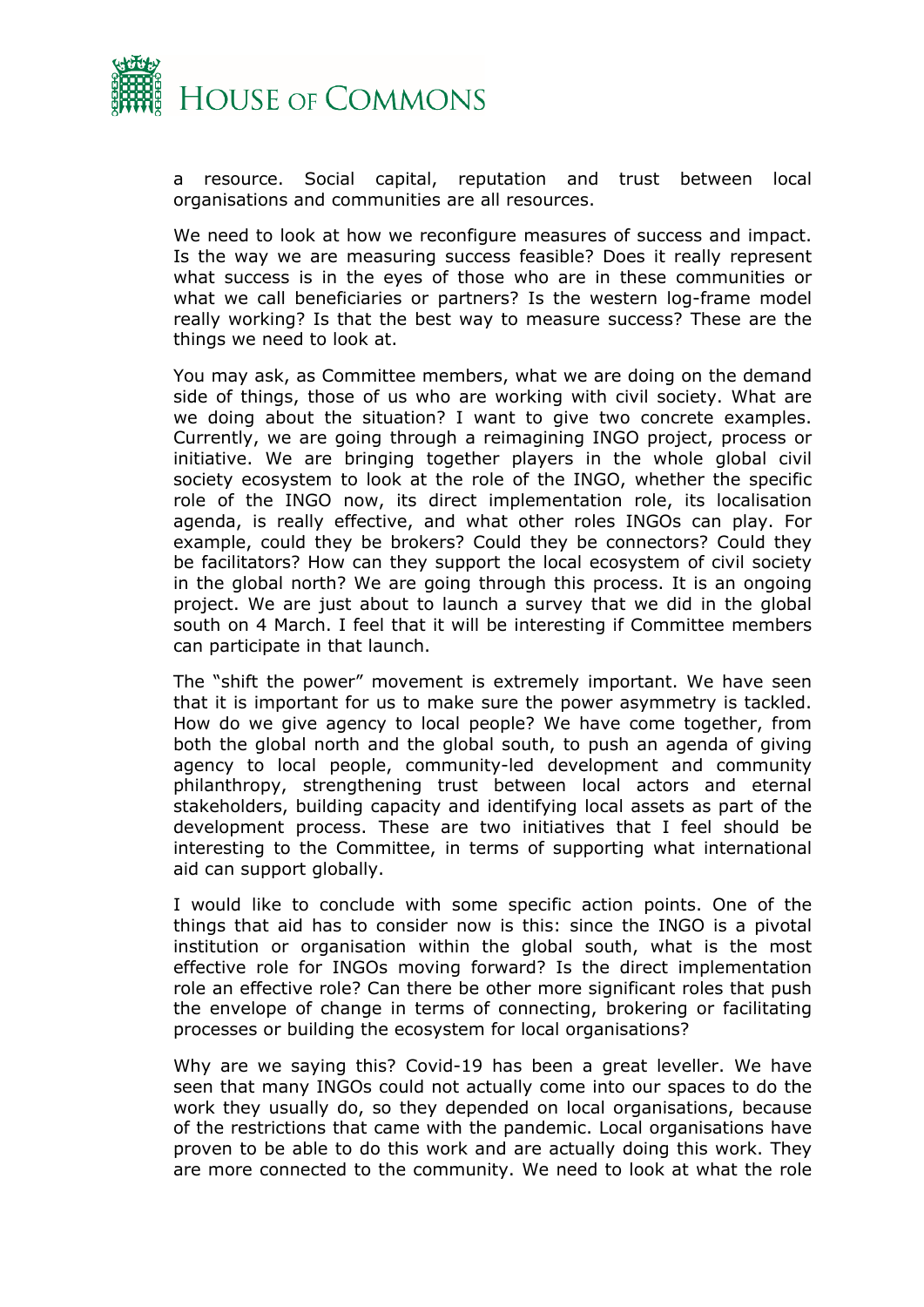

of the INGO should be. We also need to re-examine approaches and funding for capacity building. When we do capacity building and focus on only one-off trainings, is that sufficient? Maybe it is important to look at capacity building for resilience, looking at the resilience and sustainability of the whole sector or ecosystem.

While we are delivering development, another thing we need to look at is how we value local assets, in terms of not only money but community skills, capacities etc. I feel aid can also support local giving and the philanthropy ecosystem in the global south. It is obvious that aid can never be sufficient, so we need to diversify or build the capacity for organisations in the global south to look at alternative funding models or alternative resourcing. How can aid support local giving and community philanthropy ecosystems in the global south?

I already talked about reconfiguring the measures of success and impact, so I will not emphasise that. A very important topic is addressing racism head on. This is related to the power asymmetry. The thing is that, unfortunately, racism is still there in a systemic way. It still rears its head now and then. It is a learned behaviour, so it can be unlearned. How do we educate people to accept people, that other people are equal to them, etc? How do we get rid of this behaviour? How do we get leadership in various spaces, including from this Committee, to come out there with courage and conviction to condemn racism and stand against racism? This needs to be tackled head on, I believe, with no apologies.

The last thing I want to focus on is how we develop transparent mechanisms to hold donors accountable. I believe that, if we are able to develop these mechanisms to hold donors accountable, the aid system itself will become more effective, we will start having less division between global north and global south, we will become a global civil society and our relationships will be based on a certain civility, mutual respect and reciprocal partnerships. That is how I envision civil society can become when we reimagine aid. Thank you very much.

Q2 **Chair:** That was an absolutely fantastic introduction. I have been scribbling down notes, so thank you very much. I am particularly pleased that you brought up the racism element, because it has come across very loud and clear in the last two inquiries this Committee led. It is one of the reasons we are looking at this forthcoming inquiry, as a way to shine a spotlight on it and address it once and for all. Sophia, could you introduce yourself and a little bit about the work you have done? I know you have just recently published a very influential survey.

*Sophia Gaston:* Thank you so much for having me. My name is Sophia Gaston. I am the director of the British Foreign Policy Group, which is a rather unusual foreign policy think tank, operating at the intersection between the domestic and the international. My background is mainly as a social researcher, particularly specialising in public opinion. I have been working on all these destabilising social forces within advanceable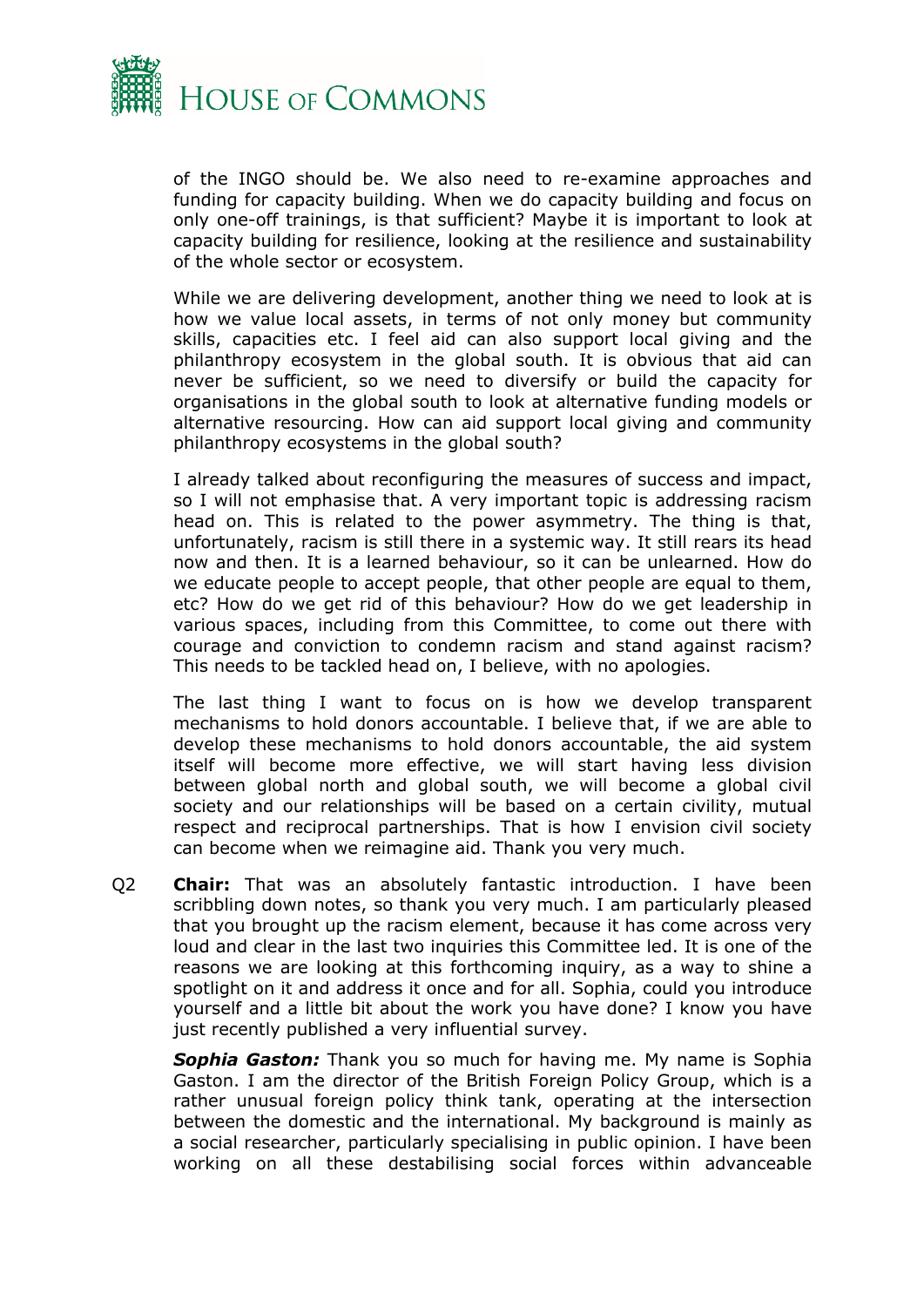

democracies, looking at them as a threat to governance and what can be done to unite countries and build a healthier public sphere.

We have been doing a lot of work into public opinion about all aspects of foreign policy. That includes aid and development spending. We are doing more on this in the future. We have been doing surveys and focus groups as well. I want to talk through five different things that are important to note about public opinion on aid and development. Then maybe we can get into more in the discussion later.

The first thing to note is that public support for foreign aid and development spending is built on probably stronger foundations than may be visible from the media debate around this issue. It might be more helpful to regard media coverage of foreign aid as challenging around the margins, rather than fundamentally questioning the value of all aid and development spending. The proportion of Brits who do not support foreign aid and development spending at all is quite low. Our survey puts this, as of last month, at 17%, which is a chunk of the population but it is certainly by no means a majority or a large plurality. In this respect, we should be assuming a more confident position when having these kinds of discussions. The impression of a fully divided nation is absolutely false.

The second thing to note is that attitudes to aid and development spending are highly personalised. They reflect a range of individual preferences, priorities and lived experiences. It is therefore really crucial to appreciate that different issues, programmes, regions and types of investments will be received and viewed differently on an individual basis. We should not assume that aid and development spending is seen as one single policy issue, but rather a suite of different issues.

Sometimes there will be contradictions in these preferences. We know that the UK's status as a very generous nation comes through really strongly in focus groups. It is incredibly important to Britons' sense of national identity, pride and sense of self. There are often going to be a range of different competing emotions and instincts at play.

The third thing, to provide an example of this, is the question of whether we should be making investments to support economic growth in developing nations. We find this is really the epicentre at which individual circumstances become critically important in shaping attitudes. Britons from lower socioeconomic grades, living in less prosperous parts of the country, are much more likely to question this type of spending. That is undoubtedly because they consider their own standing within British society and perceived structural economic inequalities persist here.

Britons make a quite fundamental distinction between promoting economic growth and alleviating poverty. This is the moment at which the zero sum game frame becomes very important and becomes activated. Equally, it is a mistake to consider this as something that applies to aid and development investments across the board. We should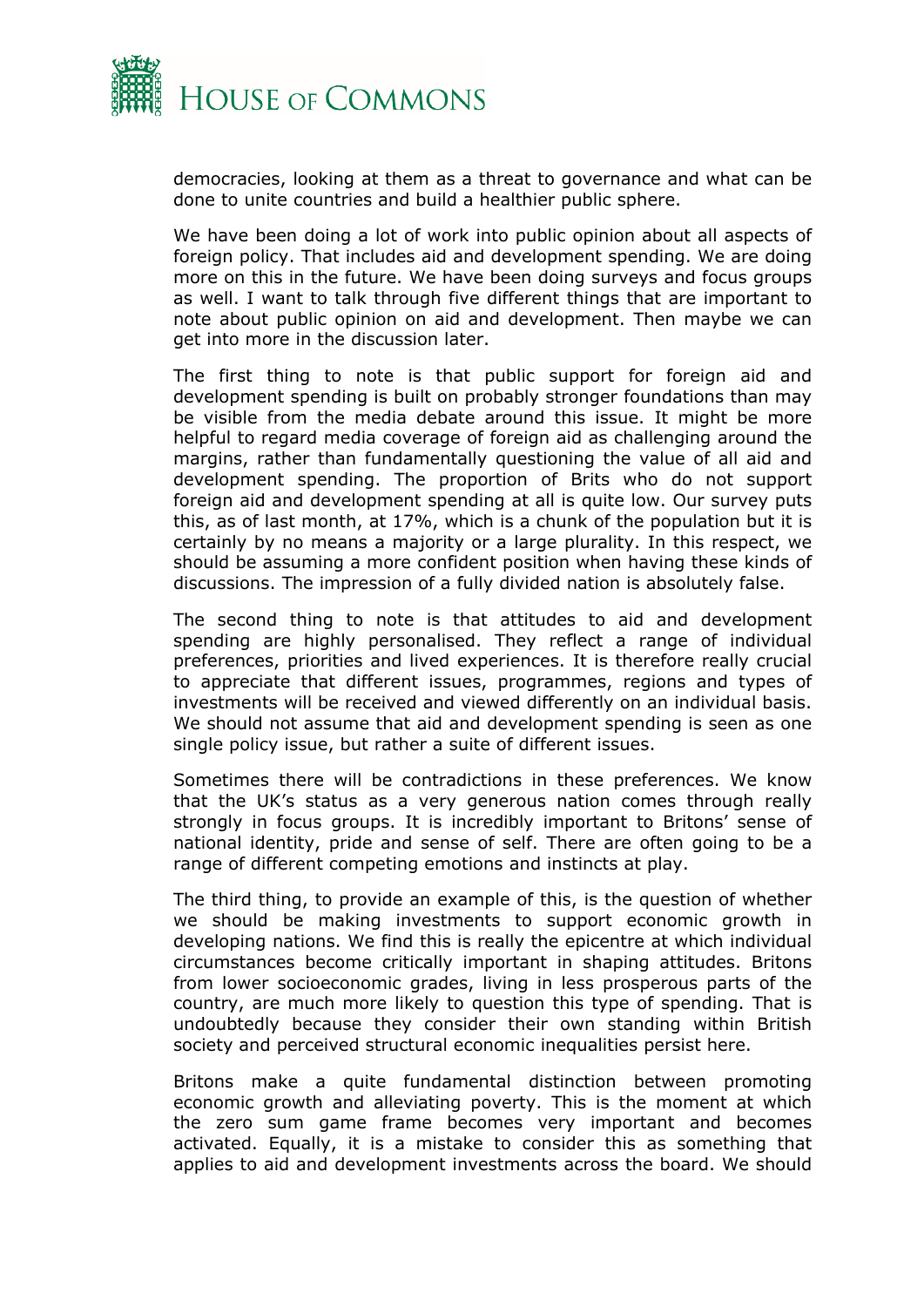

not be spooked by those sorts of figures that come into the question around economic growth.

My fourth point is another example of this. This is why we can see such a huge groundswell of support for the UK reducing or ceasing our aid and development spending during the pandemic. Overall, our survey last month finds that 72%, so nearly three-quarters, of Brits support a reduction or a cessation, compared to 28% who think it should be maintained or increased. It is important to note that there is some disagreement about the tests for when aid provision should be levelled back up. The narrative of it being contingent on the UK's own economic recovery appears to be especially important. Again, that comes back to this sense of the point at which the zero sum game becomes activated.

Finally, it is really important to say that the motivations behind Britain's support for foreign aid vary wildly. Many Britons are motivated by a moral argument and others by historical arguments, so it is our responsibility as a former imperial power. Others are driven by more strategic or security-based impulses. On the one hand, you can see this as a strength. It certainly means there is a degree of resilience in public opinion on foreign aid. It could foreseeably withstand any particular scandal or uproar. Equally, it also means it is going to be rather difficult for the Government to speak directly to the heart of the nation on aid, whether that is tugging at hearts or minds.

They are just five things I wanted to throw into the mix. Overall, the foundations are strong, but it is really important to look at everything in a much more nuanced way and not see public opinion on foreign aid and development as a uniform, homogenous behemoth or even just one single issue. It is a much more complex picture than that.

**Chair:** It is reassuring. I think we will want to pick away at that a little bit as well.

*Lena Bheeroo:* I am Lena Bheeroo. I am a committee member of Charity So White, which is the campaign started in 2019 to root out racism from the charity sector and to get the charity sector to lead on that. I am also a working group member of the Racial Equity Index, a black, indigenous and people of colour-led collective, which is building a Racial Equity Index to hold the global development sector to account. I am also at Bond, the sector body for the UK NGOs. I am leading the antiracism support for the sector to move to addressing racism in the sector.

For this inquiry, it is very important to take a look at the culture we have in the sector and to talk directly about racism. The last year was a year that shook the world for many reasons. The public murder of George Floyd resonated with racialised people around the world. We saw people coming together to demand justice and that people be treated equitably, because we are not. We exist in a society that is systemically racist. This racism is upheld by the institutions and structures that we have in place, and this is true of our sector.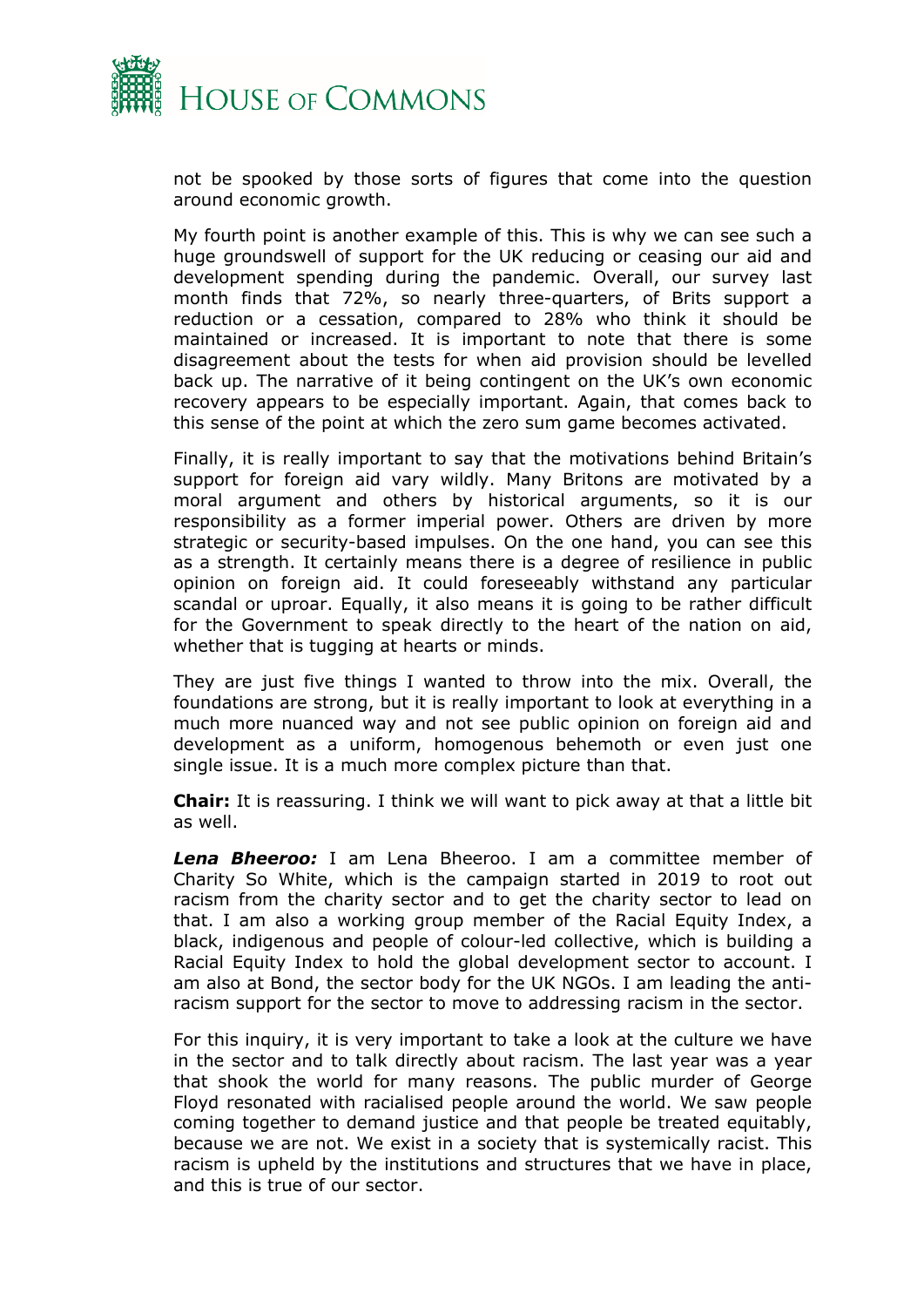

The ACEVO *Home Truths* report, which came out last year, in 2020, stated that 68% of respondents to its survey said that they had experienced, witnessed or heard stories about racism across their time in the charity sector. The UK aid sector workforce is majority white. It is majority white leadership, both at senior management level and at board level. For a sector whose missions include many things, from eradicating poverty to ensuring access to education, water, health and food, eradicating violence against women and girls and ensuring the most marginalised communities do not get left behind, we have a problem when our sector does not reflect those we work with.

Understanding our reality and where we are requires a reminder of how we arrived at this point. A lot of disparities that exist between communities, that we still feel the effects of today and that people of colour experience on a daily basis, both in the UK and overseas, are born out of inequalities we have yet to address. These inequalities are pertinent to the work of the international development and aid sector. We need to be courageous, as Charles said, to name it and begin to address it. We must acknowledge the colonial roots of the sector and the effects that are still reverberating throughout the work we do.

The Gender and Development Network's Women of Colour Forum statement has been put out publicly on systemic racism and white supremacy in the aid sector. It speaks about our need to create space for rigorous discussion about systemic racism and the ways that allow it to be upheld by structures and authorities. We need to talk about it at the international, national and local levels. If we do not do that, we are kept locked in an endless cycle that perpetuates racism and does more harm than good.

The ways in which racism manifests across the sector are many. It is being judged for who you are and for how much you are perceived to know or not know because of the colour of your skin. It is who you are being reduced to—someone's perception of you because you belong to a racialised community. Racism manifests across the sector daily in the denial of interviews to people who have foreign sounding names or who are judged on their backgrounds. It is about the racialised communities we have in the sector not having progressive career opportunities. It is in the images that we use for fundraising and campaigning across the sector, which paint a disparaging picture of communities that we work with, showing them as desperate.

It is in the language that we use to describe the communities we work with, describing them as beneficiaries, rather than communities we work with that we could work with in true equitable partnership. The language and imagery that we use needs to reflect the values we hold as a sector, rather than paint the picture of the sector being coloured by whitesaviour complex. It is in the decisions of who gets to come to important meetings with stakeholders, Government and funders, and who has that door firmly shut to them. Racism is manifested through the power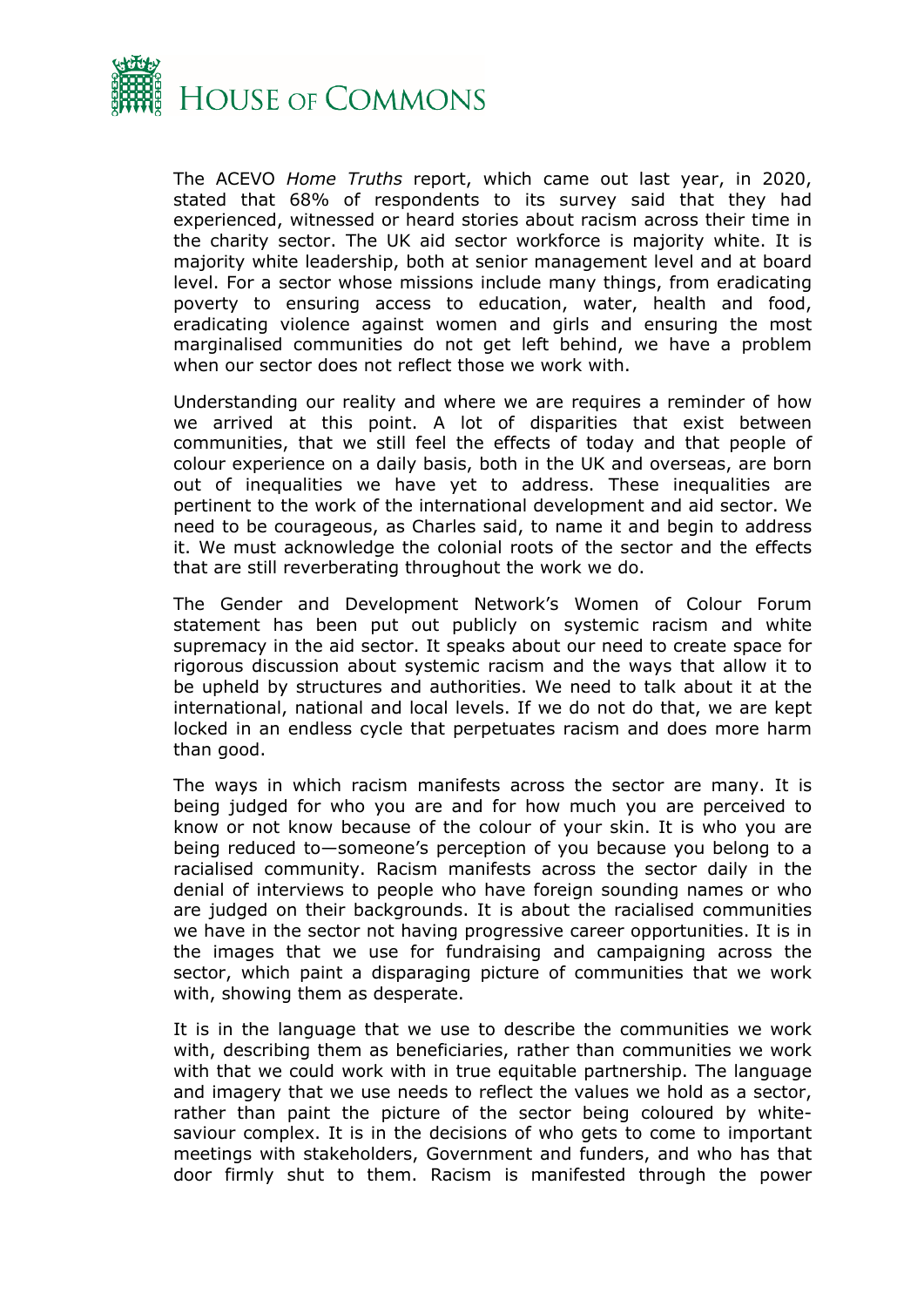

imbalances that exist in this sector. It is about who has the decisionmaking power to sign off on programmes or any solutions to community issues. Is that held in the north or is that actually held by the country officers who are working on these issues?

It is in the decision about how much money goes to local organisations and the countries that we work in. It is in the actions of those who hold power over decision-making, funding and who gets fired and hired, in the UK and overseas, and whose expertise and what expertise we value. We must centre lived experiences in the UK sector but also, as Charles said, in the communities that we work with. Who is more informed about the solutions that are needed to problems in those communities than those people who live there?

Racism not only manifests in these overt ways. It is also about the covert ways that racism shows up. That is about people of colour being gaslit, being shut down in meetings and being asked questions about where they are really from. Both overt and covert racism happens daily and has an impact on people of colour. It has a traumatic impact. What we have to carry as people of colour in the sector is tremendous, particularly after the events of last year. It is damaging to people's self-worth and it limits the trust in the sector.

Prolonged trauma leads to people of colour leaving the sector and that is talent leaving the sector. From the work we do at Charity So White and the Racial Equity Index, we know that racialised people tend not to raise issues because there is a lack of trust that things will actually get addressed in a meaningful way. There is a time of reckoning that is coming. It has happened already in America and it will happen here. It is not something for us to shy away from. It is something for us to engage in. We work in international aid and we need to think about what we are doing to the people who exist in the sector, both in the UK and overseas.

We need to ask the questions about the communities we work with and how they got to be seen as poor in the first place. We do ourselves a disservice and hold ourselves back by not having more racialised people in the sector in senior management, at board level, and by not having marginalised communities in the room with equitable decision-making power. Addressing racism means that we need to have courage to talk about power and privilege. That means to talk about power and who is signing off on decisions, opening up the conversation about power and privilege. It will set us on the right path to addressing racial injustice in the sector.

We must move to be more inclusive, and this means talking about intersectionality, so recognising the compounded inequalities that people may face, for example a woman who is a woman and a woman of colour, or a woman who is a woman, a woman of colour and disabled. This is about the experiences of all these people being different. There are more barriers for them to overcome to be treated equitably and fairly. We have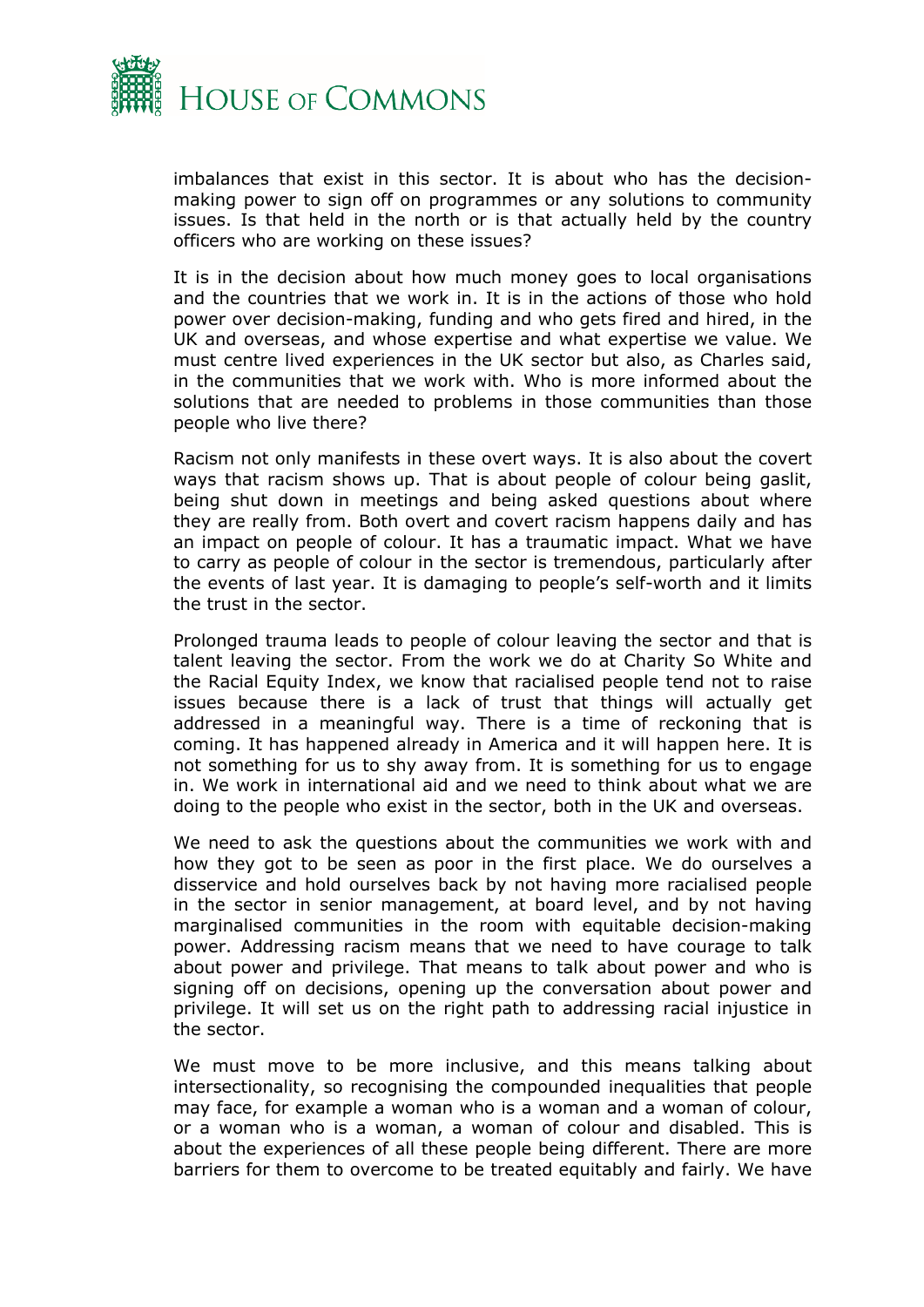

programmes that seek to end violence against women and girls and to ensure girls have access to education. Gender is something we highlight, but we do not acknowledge that women and girls who are black and brown have different experiences from those white women and girls. This is too important to overlook.

We need to do more to recognise that racialised women in the sector have more obstacles to overcome. Race on top of any other protected characteristic provides another layer of complexity that people must overcome to be treated fairly. The longer that those impositions of power shy away from this conversation or turn a blind eye to engaging in the conversation on racial injustice, the longer we harm people of colour in the sector. This requires us to have courage and not to talk about generalisations like EDI but actually call it what it is, racism.

Talking about racial discrimination demands that we hold a mirror up to ourselves, individually and as a sector, which is scary but not impossible. Our sector is not perfect, but no sector is. We need to acknowledge the path that it took to create where we are now. We need to change our culture so that it builds trust and is not afraid to be held accountable. We need to do this at the same time as delivering aid work that we are doing. We need to remember that racial discrimination is real. It is abuse and must be addressed at every level in the sector, just as you would address any other abuse. It is a human right for people of colour to be treated fairly.

This is our chance as a sector to be more transparent and self-reflective on how we work, address the power imbalances and think differently to better the sector. We have an incredible sector in the UK. We have a developed sector. We have incredible talent in the UK. This work will help us be better and do aid more efficiently and effectively. Over the past year, there have been many statements of solidarity after the murder of George Floyd from a lot of the sector and a lot of the charity sector widely. It is time to move past those statements of solidarity to action, to be publicly committing to action and to be held to account. It is not about being held back by our fear or being paralysed by our fear of getting it wrong. Rather, we need to move forward with humility.

There is humanity in acknowledging that we have a problem and do not have all the answers, but we will work together to address these imbalances that exist. The UK has an important role to play in aid and development, but now it must show its leadership in addressing racism. This is something that will not only benefit our sector but will also position us as a trusted partner with those communities we work with overseas. As they grow, we will also grow. A fairer and equitable sector will only serve the UK in its position as a leader in aid.

There are things that have happened since last year, certainly in terms of Charity So White supporting people of colour across the sector. Within Bond itself, I have created a people of colour in development working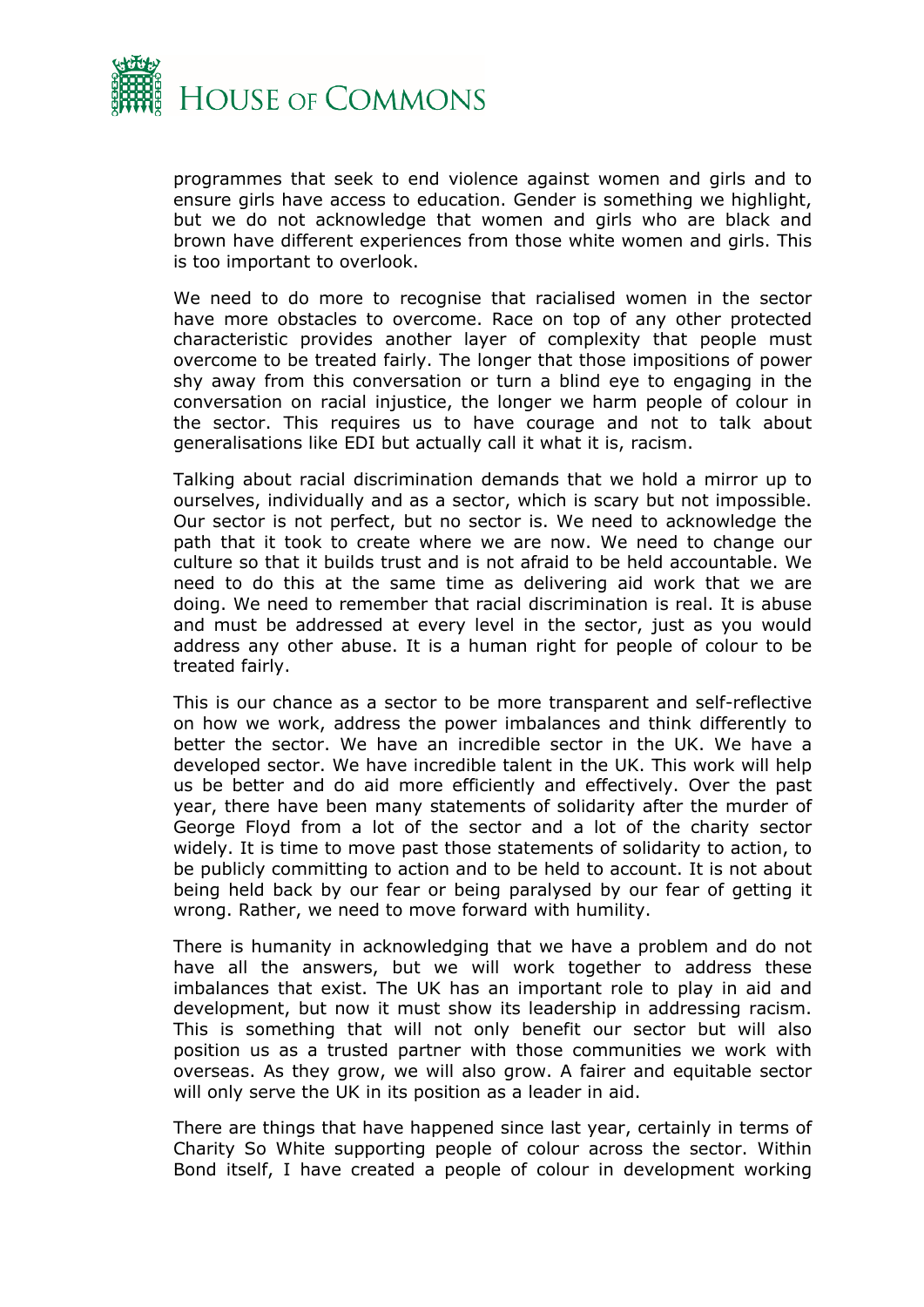

group to act as a support network for people of colour to come together in solidarity, but also to influence the sector. We are also working on a report that looks at the barriers people of colour face in progressing in their careers so we can have an honest conversation about it and start to address these things. We can start to see that this is a benefit for everybody. The Gender and Development Network Women of Colour Forum is doing fantastic work in asking the sector to hold itself to account.

At Bond, we are also starting to address entry to the sector, which is only one piece of this, but it is an important one. We have had an incredible partnership with Multiverse in bringing more diverse young people into the sector and taking away the barriers they have and the challenges they face. Change is possible in this area. The situation as it stands is not good, but we can do something about it. We have the power to do something about it. You have the power to do something about it. By working together, taking this seriously and not shying away from it, we can actually create a better, more equitable sector.

Q3 **Chair:** Thank you very much, Lena. I am very aware of my privileged position as a white British woman and particularly as a Member of Parliament. I am very aware that this Committee is part of the establishment. Therefore, who do you think we should be listening to for this inquiry, either specific people or groups of people who would not normally have a voice but who ought to have a voice on this topic?

*Lena Bheeroo:* It would be worthwhile talking to the People of Colour in Development Group that I have and the Gender and Development Network Women of Colour Forum. There are groups around like the Diasporic Development, which want to see more black professionals across the sector. There are lots of smaller groups, as you say, that have incredible value and expertise to work with out there. There are also the communities, as Charles said. The communities we work with should be the ones who are our first port of call and who we work with in true partnership to think about how we can do aid differently.

Q4 **Mrs Latham:** Thank you for those three very different presentations. They were very interesting. I wonder if I could ask something. We are looking at the philosophy and culture of aid. In that, we need to think about aid effectiveness and appropriateness. I do not know which of the three of you would like to answer this. Over many years—I have been on this Committee for 11 years and even before that—a lot of money, billions of pounds, has been spent in developing countries, not just from the UK but from the US and lots of European countries, and it is increasingly coming from the Middle East. It is clear that it has failed. Why has it failed and what should we do to make it succeed? If those billions of pounds have been spent, has it been money down the drain, or has it been used in a good way? I would be interested to know your opinion.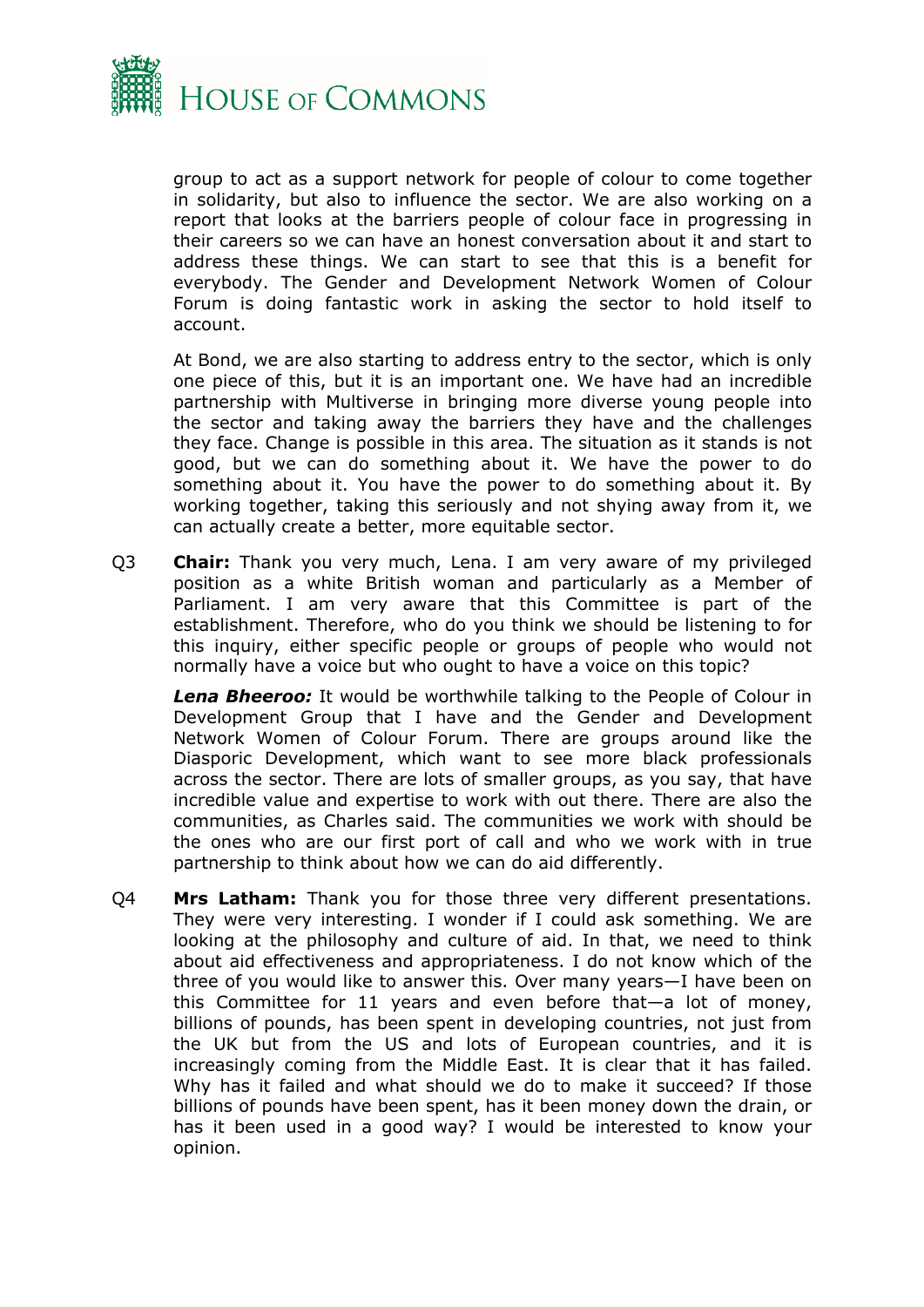

*Charles Vandyck:* It is a very good question. We need to look at where this money has gone to, in terms of the distribution of these resources. How have these resources been absorbed and what has been the focus in terms of implementation? Have these programmes been designed to advance a specific strategic priority or to make changes in communities? To what extent have communities participated in how these programmes have been developed and designed?

It has caused what I call passive recipience. It has caused the culture where people feel that some people are saying that they are coming to save us and do these things for us. Most people in these communities have become very passive, instead of active participants in the development process itself. There is a failure to recognise that the communities should invest in their own development.

It is not necessarily about money. Aid has made it look like you throw money at a problem and the problem goes away. We have seen that, when you throw money at a problem, the problem will not go away, because it is not really about the money. It is about identifying the root causes of the problem and having the main actors of that problem lead the charge to change their own circumstances. That is what has not happened for so many years. It has become like a leaking basket, where you are pouring money in, but the basket is leaking all these things. It is about the approach. It is time to do things differently and advance the mantra of helping people to know how to fish.

How do you support the ecosystem? How do you support local organisations? How do you support communities to do this work and become more resilient, instead of making everything so projectised, based on a certain activity, short term and ad hoc? You will not get results that way because development, especially durable development, is a long-term process that should be led by communities.

Another pane is how you define success. When we say it has not made an impact, in whose eyes are we talking about? Has it made an impact according to our priorities as a country or in the eyes of those who are in these communities? How are we measuring success? What kinds of indicators are we using? Are they indicators that communities can even identify with or find valuable? There are so many lessons we can learn from the approaches to do things differently, but it takes courage and conviction to make this kind of change.

**Sophia Gaston:** It is really important that we note the significance of this word, "effectiveness", in the framework of the formation of public opinion towards aid. There is very rarely a counternarrative that is being presented that demonstrates how transformative aid can be for individuals or communities. Every time we have done message testing on this or talked about it in focus groups, there seems to be this huge gap. A lot of this is coming from a place where, politically, there is this sense that somehow support for aid and development is hugely contingent,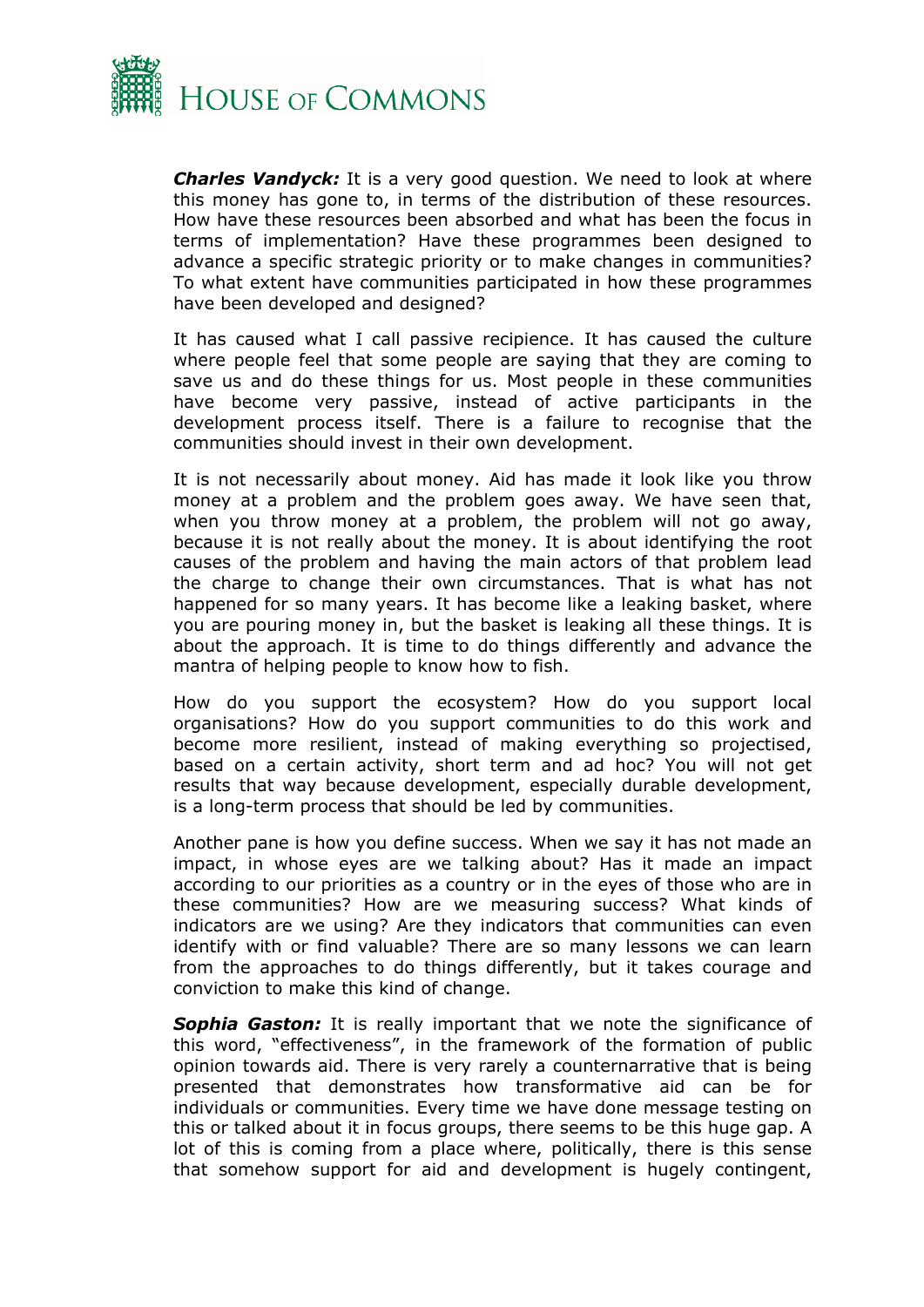

fragile and not very resilient. Everybody is afraid to engage with the topic at all. We miss a huge trick in not making more of the huge, genuine impact that our aid and development investments can make.

The other thing we have found is that people are concerned about the idea of aid as turning on a tap. The point has just been made about teaching people how to fish, this idea of upskilling and putting the power in people's own hands to then lead transformative future change within their communities, to move up and bring their societies up to become economically active and productive in a global economy. These are the sorts of things that really resonate with the British people. Showing that aid is a stepping stone on towards a new life, that it is empowering and genuinely transformative, is something we are not doing enough of. Frankly, that would go quite a long way to countering the hysteria that often feeds into the media debate around this.

Q5 **Mr Sharma:** The three speakers have raised different questions but very important questions for the future philosophy of aid. I take it that racism in charity work and aid is one. Another is the divide between urban and rural. The third is whether the knowledge was shared. I will ask one of them. If we take the new philosophy, the aid will now be reduced. There will be competition; there will be more approaches to what priorities there are. Could you give me three examples to say, "If you are going to be in the new era, we would like you to start—one, two, three"? Can you give three bullet points, to have the new initiative, new approach, making sure that we deliver learning from the past?

**Chair:** That also links to the question I was going to ask. Charles, you raised measuring success. In Virendra's point, what would be the three main things that a successful aid project should be achieving, or aiming to achieve?

*Charles Vandyck:* Let me try to answer that. To say whether aid is successful and to measure success, we need to look at how we define what success is. Is success defined by communities or a foreign policy agenda? We need to get a participatory way of success being defined, not just by activities or by some short-term indicator but by milestones where the community says, "This is what success looks like to us. We were here. Now we have moved to this place". It should be very much focused on systemic and structural change. It should be linked to the root cause issues of specific communities and helping these communities to build resilience. The indicators for success need to be more flexible. They need to be more organic. Sometimes that seems a bit scary, when you have to report monthly and annually, for a lot of people who are on the supply side of aid. You cannot get success based on short-term indicators and one-off activities. You will not get the kind of success you are looking for.

*Lena Bheeroo:* We need to look at who we have working in the sector who hold positions of power. If we are going to dismantle structural racism, we need to make sure it is not parked in HR or not just at the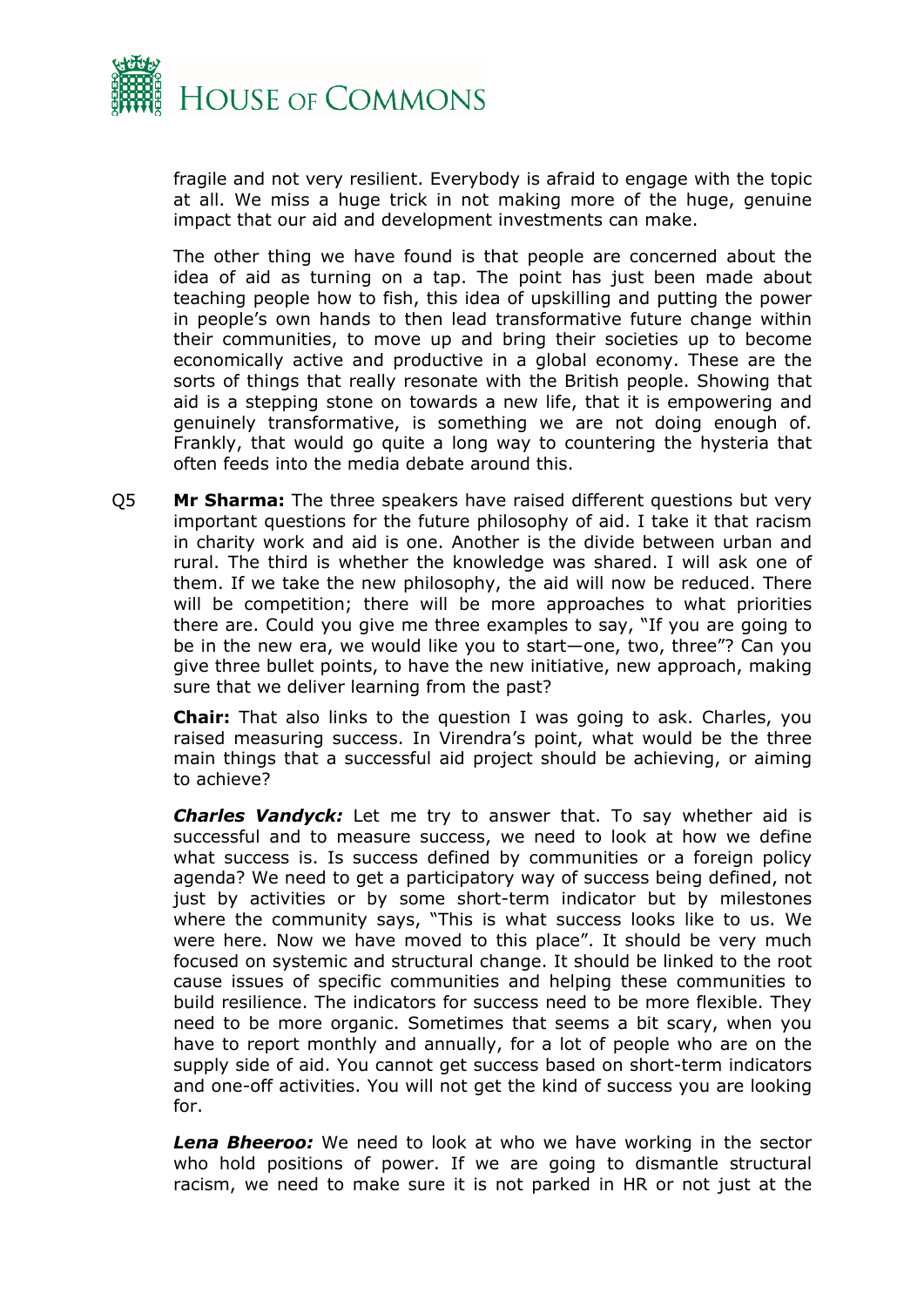

door of the CEO. This is an everyone problem and the sector needs to come round together to start thinking about who holds power. We need to look at governance of our organisations and how reflective of our communities that we work with they are. We need to, as Charles has said, centre meaningfully on the communities we work with at every single step. This is a different way of doing aid, everything from developing and conceptualising programmes to delivery to measuring. As Charles has mentioned already, the template for evaluating programmes has been set by us, by the north. That is a different way of doing it than actually starting from the communities where we are working. Those are the things we can tangibly do.

We need to acknowledge the colonial roots of the sector and not shy away from them. This is not something to show a blind eye to at the moment. This is about all of us owning how we got here and collectively starting to change the way we do things.

Q6 **Chris Law:** We have three great speakers bringing up lots of things that you would have seen from the Select Committee we are all nodding our heads in agreement with. We are facing a very difficult time, not just the merger but also the cuts that seem to be getting brought forward by the UK Government. We talked about who is making the decisions and how we give agency to those who are often the recipients, who really should be, at the community level, more involved. My challenge is how you get that diversity and that voice when you have an international development office now being submerged into a Foreign Office that, by and large, is not diverse and not at grassroots level.

There is a second question to that. In terms of the short-termism that I know, Charles, you spoke about specifically, what should be the minimum length of time for projects? Too often, we see one-year or two-year projects, which do not give sufficient time to develop what is needed. As projects develop, you find there are new challenges and opportunities. I wanted to ask what you thought about short-termism and how to change that, along with the culture that is predominant certainly within the UK aid sector and the FCDO.

*Charles Vandyck:* The most important thing, from my experience, is for you to actually see results. By results here, I mean when you go beyond tangible outputs or outcomes. To see that impact that actually leads to transformation, you really need to have a project between three to five years. It is not just the timeline. You need to have a lot of flexibility and adaptability around that project. It needs to be responsive to the changing and fluid context.

What do I mean? One of the things aid should now be doing is to avoid pushing organisations or actors to align with a specific agenda, by giving them space, giving flexible funding and letting those actors in communities define what issues they are working on to lead to that specific outcome. There needs to be more flexible long-term funding. It is not just about project funding but also about the vehicles. You need to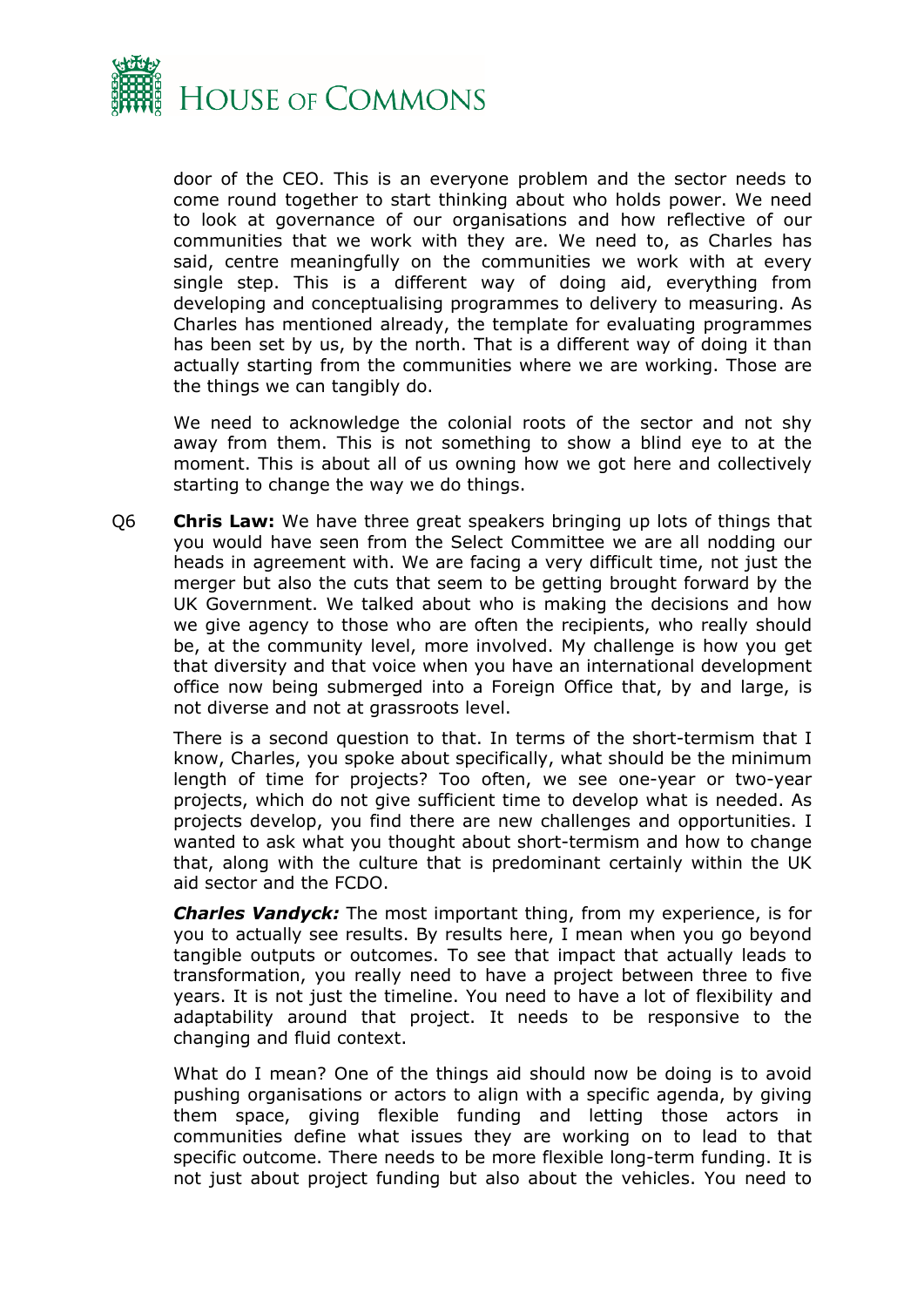

strengthen these vehicles. Administrative funding is also very important, because these are the vehicles that will get you to your destination. I believe in flexibility. Adaptability is key, along with a long-term horizon, three to five years. It should be very participatory. You will get the results you are looking for, because there will be a high sense of ownership. That is what is key. If you do not build ownership, you do not get results, from my experience.

Q7 **Chair:** Sophia, I wondered if you had anything on Chris's first point around the merger, the cuts and how it is likely to impact.

*Sophia Gaston:* I am not deeply pessimistic about the merger. In a way, if you are looking through a public opinion lens, there is an opportunity, particularly if we can harness this as an opportunity to shake things up and get the Government to be much more proactive in telling the story of aid and development spending. The potential merging of the narrative in with the more hard-nosed, security side of things is going to be quite helpful in bringing some new coalitions of support on board. There is a moral foundation, but that is probably the area where there is the greatest scope to bring people more along with the agenda. It is up to us to make the most of that opportunity. Like with all things, with Brexit and so on, let us use this as a constructive chance to say, "Let us have a reset and do things a bit differently".

I want to make a couple of points that tie into this question of consistency. The consistency of political leadership on aid and development issues is totally critical for public opinion. The different issues, priorities and programmes that people think they instinctively support and feel drawn towards are actually the ones that have received the most consistent degree of media and political attention over time. There is absolutely nothing to stop that kind of support being built for other areas.

It has been really problematic to have this kind of scorched-earth approach every time a new Administration comes in, in that we have to say, "The PSVI was so linked to Hague. Now we have a new Foreign Secretary, we need to have this new other agenda". As soon as we dip down in that kind of level of visibility and support, those issues fall off the radar. We need to be clear about what our priorities are and invest in them in the longer term in a way that is not subject to political whims or branding. Ideally, there should be cross-party, core British foreign policy objectives.

We need to invest in education, not just making the case for why but making the case for how. That is the fundamental gap. People have absolutely no idea about what happens when X amount of taxpayers' dollars get sent down south. They have no idea where that is going and how that is affecting people's lives. We need the stories about what that actually means and the success stories that come out on the other side.

**Chair:** I am going to pause you there, because you are getting into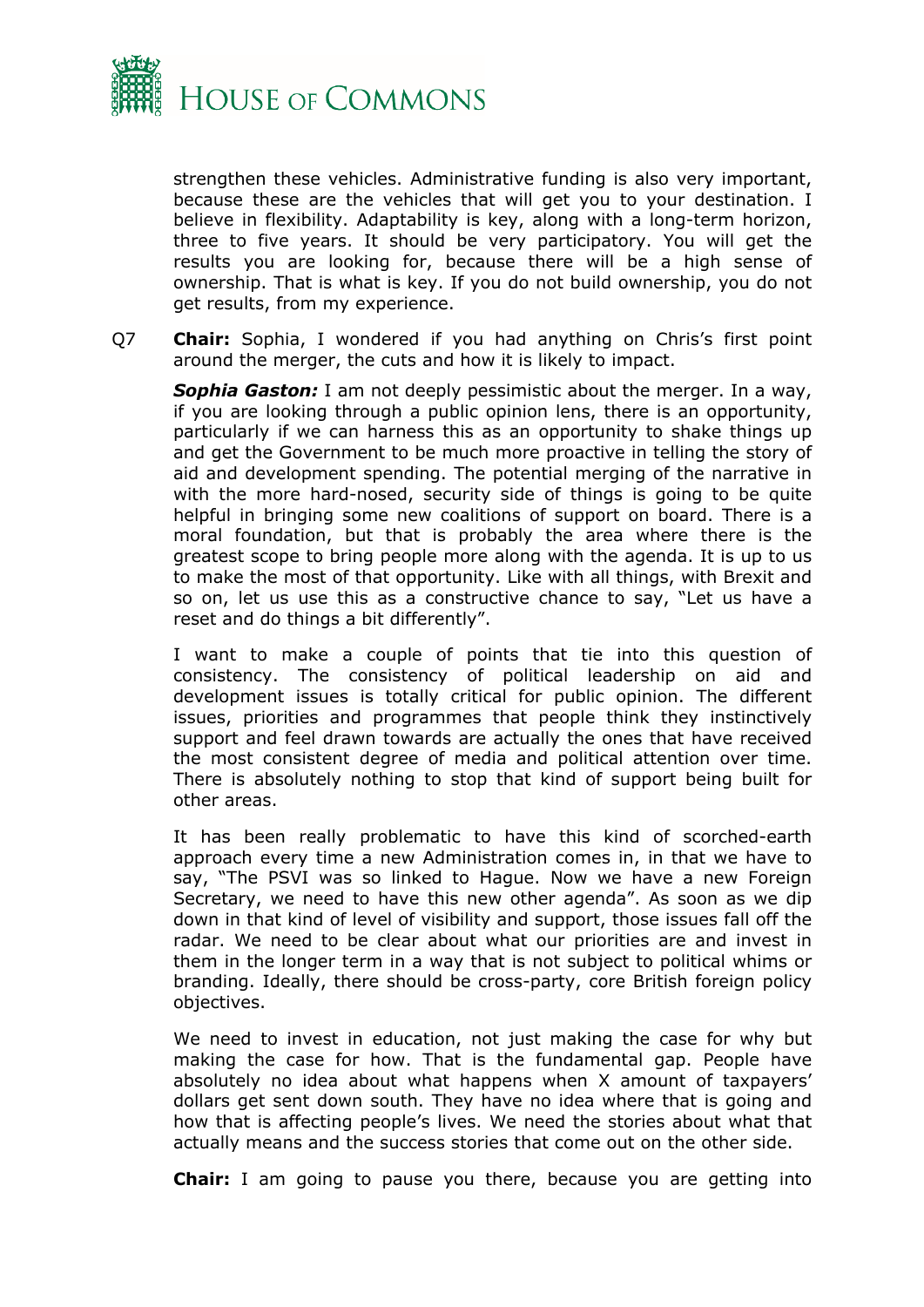

specifics and we are running out of time, and I would like to bring in the second panel. Huge thanks to our first panel. If you are able to stay for the rest of the session and want to come in on questions, that would be fantastic. You have given us so much to think about so far.

#### Examination of Witnesses

Witnesses: Themrise Khan, Professor Gaskarth, Arbie Baguios, Charles Vandyck and Lena Bheeroo.

Q8 **Chair:** I would like to now turn to our second panel. Themrise, could you introduce yourself, tell us a little bit about yourself and tell us what you think this inquiry should be focusing on?

*Themrise Khan:* Good evening, ladies and gentlemen. Thank you for inviting me. I am speaking to you today from Karachi, Pakistan, a country that has been a long-time aid recipient, not just from the UK but globally. If I am not mistaken, Pakistan is currently one of the largest recipients of UK aid, if not the largest. I have spent over 25 years working in the aid industry now, largely in Pakistan and south Asia, but also globally. Today, I am speaking to you purely from a recipient country perspective. I would like to raise to the Committee today three questions on the first of your two asks for this inquiry, so I would like to raise some questions on the philosophy of aid. Only once these questions are addressed will we be better able to address questions regarding the culture of aid.

The first question I would like to ask you is how you view aid. Aid is normally seen in one of two ways. It has been seen as either a very altruistic tool to do good around the world or a tool to further political or foreign policy goals. I am making a distinction here between humanitarian aid, which is normally given in terms of humanitarian disasters, and altruism, which is the more "doing good" aspect of aid. Most donors have claimed that it is, as most discussion in the industry over the last few decades has seen it, a mix of the two. To me, that is a conflict of interest. From what I have seen and my experience, aid has been and is purely a political tool and not an altruistic tool.

The design of aid is geared towards donor countries' political commitments. It is taxpayer-funded. It is governed by an elected Parliament etc. If aid were purely altruistic, we would not be sitting here, having this discussion. Altruism requires aid to step back from one of the questions you have posed in this inquiry; i.e. what are the benefits to the UK for having an aid budget? Altruism would only ask "What benefit is our aid giving to those who receive it?" This inquiry does not seem to be raising that question, at least not directly. Many northern donors, including the UK, do not see aid as benefiting others, but rather more themselves and their own nation. Sophia has brought that point up, in terms of the public opinion in the UK on aid.

A lot of donor Governments see aid as reflecting their own image and place in the world, as a form of soft power. That is a term that I strongly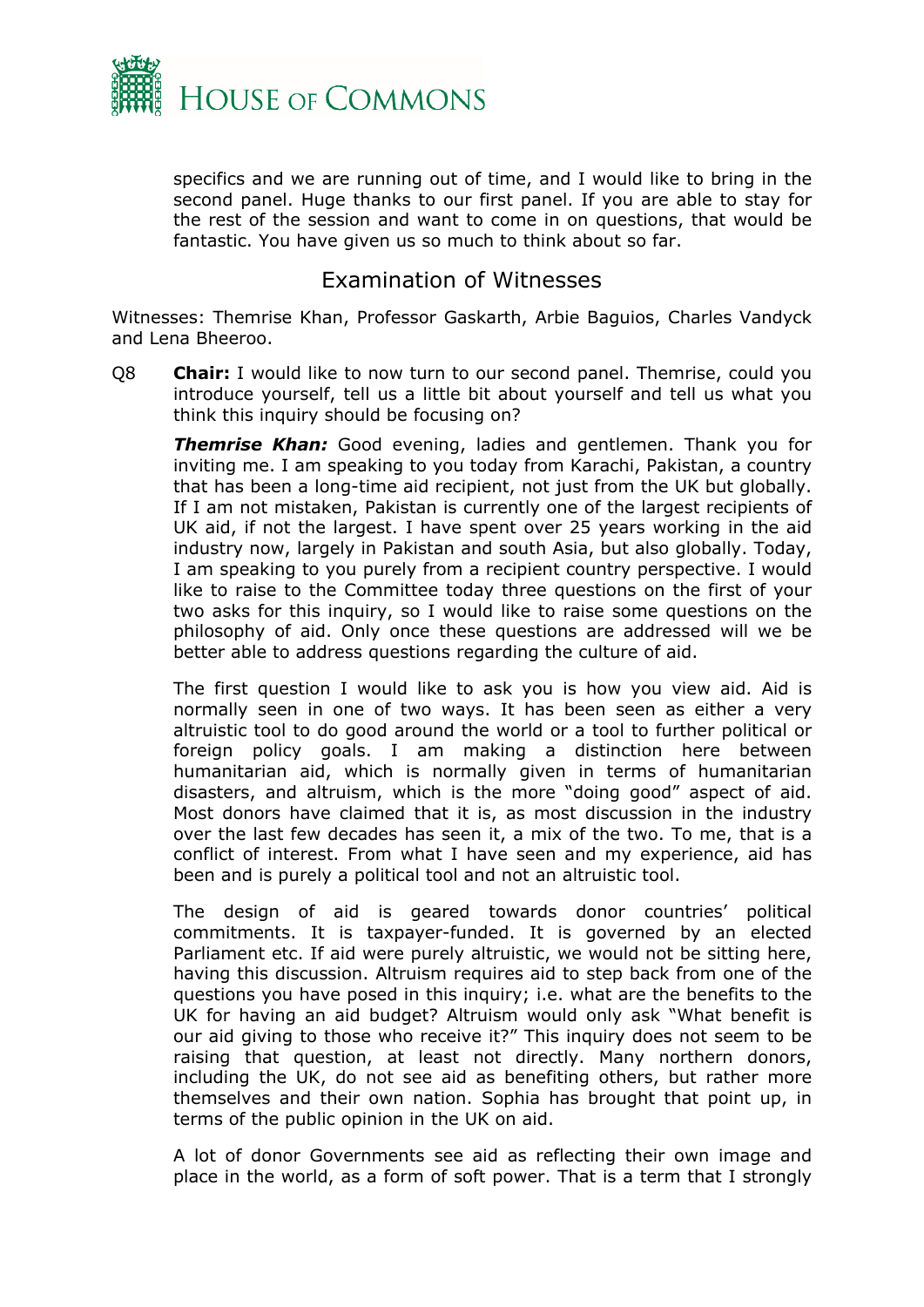

object to being applied to aid. At the end of the day, power is power, however you approach it. We all know that power is a very important form of control. In this scenario the aid giver is the one with the power, both political and financial. That is my first question.

My second question that I would put to you is what objective you want to achieve with your aid. Being a little controversial and perhaps stepping on some toes, do you want your aid to further your political interests abroad? Do you want it to counterbalance, for instance, a lot of lucrative financial deals made with countries in the sale of arms or in control of oil or natural resources? That is happening. Do you want to help the less fortunate? That is how aid is projected by many donors. Do you want to look good in the world because you are helping the poor? Do you want your political allies in the world to do as you say when the time comes because you are holding this carrot and stick of aid above their heads?

Aid today as a political tool supports this agenda to a large extent, in many ways. I will not get into specifics now. Maybe we can later in the discussion. Aid cannot and should not be the answer to any of these questions. Aid is not about us, as in recipient countries, being in debt to you for your kindness, just as it should not be used as a sword held over our heads that will cut us off if we are not being good or compliant as nations.

The last question I would ask you is what responsibility and accountability you have to the recipients of your aid. In my opinion, this constitutes perhaps the key question in whether aid should be even given in the first place. That is something the Committee should also consider in this inquiry. I believe that donors have the right to decide how their money should be spent. It is your money, after all. My experience of working with a range of all the major multilateral and bilateral donors today, for almost three decades and at the receiving end of the stick, which is important, is that this is not sustainable if we want equal and just global relations. Let us be honest: no one actually wants equal and just global relations when it comes to power, so you have that sword hanging over your head as well when it comes to decision making.

Also, to be honest, no country, Pakistan included, will ever really say no to money in any form. If anybody offers us a chunk of money, we are not going to say no. Despite that, the fact that recipient countries have extremely little to no control over the use of that aid, which in theory at least is meant to improve their countries and their people, is the real issue. It is not about whether you should give or not give. It is about how you are actually designing and spending that aid to the benefit of your recipients. Whatever will benefit your recipients will automatically benefit you.

This is one of the reasons so many aid projects have failed. The country priorities of aid are designed by the giver and not by the receiver. Pauline Latham just asked why it has failed. Here you go: it is not just us. It is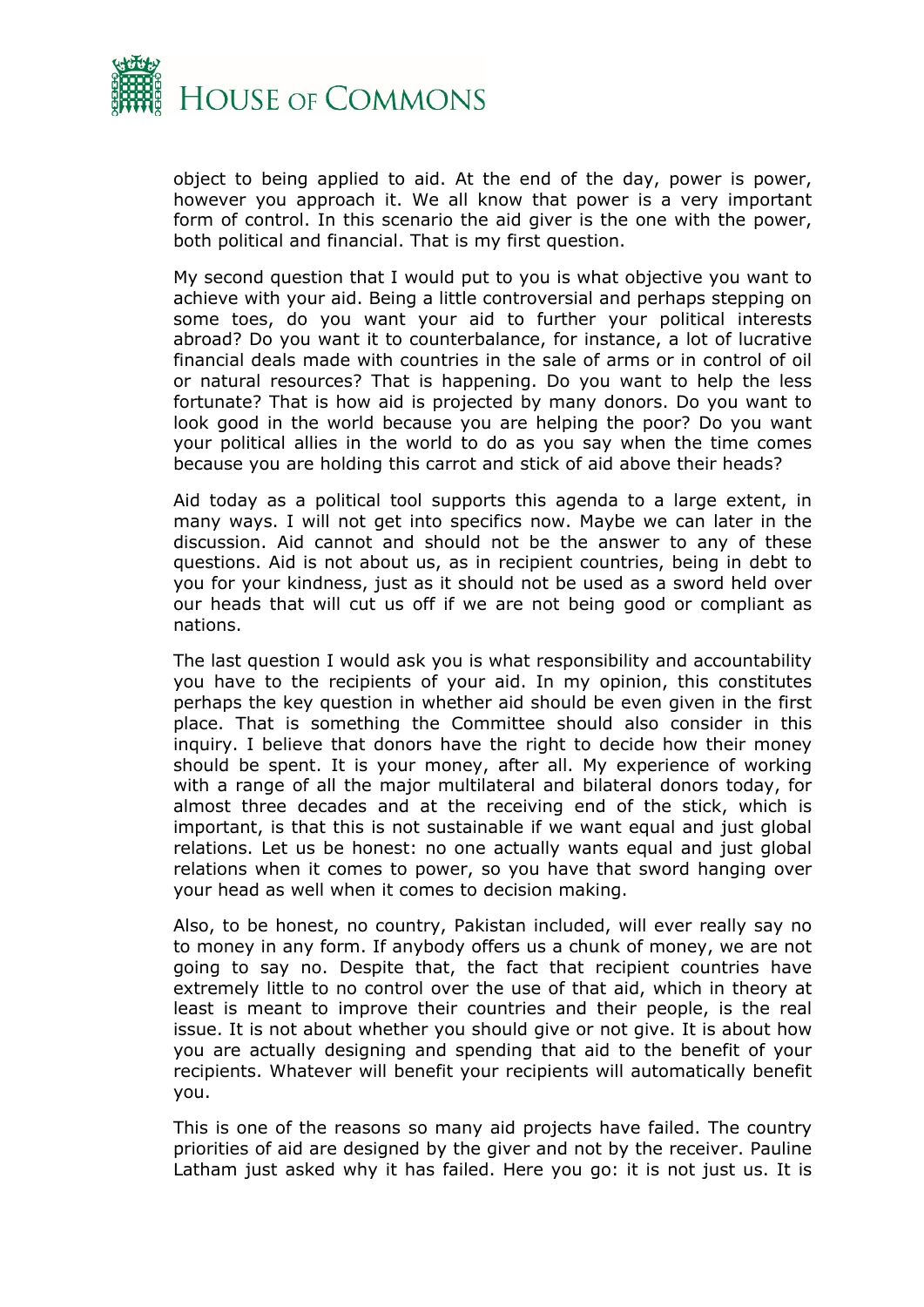

not just the receivers. It is also you, the givers. I would caution here also on the use of the word "failure". In the way many of my colleagues here have spoken about how we should be defining success, we should also be discussing how we should define failure. What is the benchmark for that? Is it the SDGs? Is it a cost-benefit analysis about how much profit is earned on each pound of aid? The idea of failure is something that we are not very clear about at either end. The inquiry should discuss this, because a lot has failed and a lot has been successful, but how are we distinguishing between the two and what impact does each have?

Since the recent cuts in the UK aid budget, I have been hearing a lot from many UK-based INGOs and the chatter online about being very upset at not having been involved in the process of the budget cuts. The reality for us as recipients of the aid that has been cut, as governments and as national civil-society organisations, is that we have never been involved in such processes. We have never been asked. If anyone should be upset about the aid cuts—which, by the way, I am not, and my personal opinion on that is a different issue that I can discuss—we should be, because we are never part of any conversation when it comes to designing aid.

Even with the INGOs that were upset, my take on that was that they were more upset because of how the cuts would affect their own livelihoods and their own powerbase, rather than the effect it would have on the countries that they work in. We as recipients are really at the bottom of the aid food chain. That is how I see us.

We do not even have any significant impact on the design of the evaluation, as Lena pointed out. We cannot even design the evaluation of the impact of that aid on our people, let alone design the programming. I have been an evaluator for many years, and I have been part of several evaluations of donor programming, including of the former DFID's programming in Pakistan and of donor-funded projects themselves. When everything is handed over to us by the donor, we are expected to blindly follow instructions, like a how-to manual: "This is what we have. This is what we are going to do. This is how we are going to do it, no questions asked". The unfortunate fact of the matter is that a lot of us at the receiving end do blindly follow that, but that is a different discussion altogether.

Granted, aid is someone else's money, but it is also for an audience that is very far removed culturally and geographically from the donor, so that is one reason why they should be fully on board, from design to conception, implementation and evaluation. Granted also, many of our countries, including my own, have weak democracies. We stand in the way of equality and we are struggling, but that should never be a reason for excluding our voices from decision-making about the lives of our own people. I just do not think that donors have tried hard enough.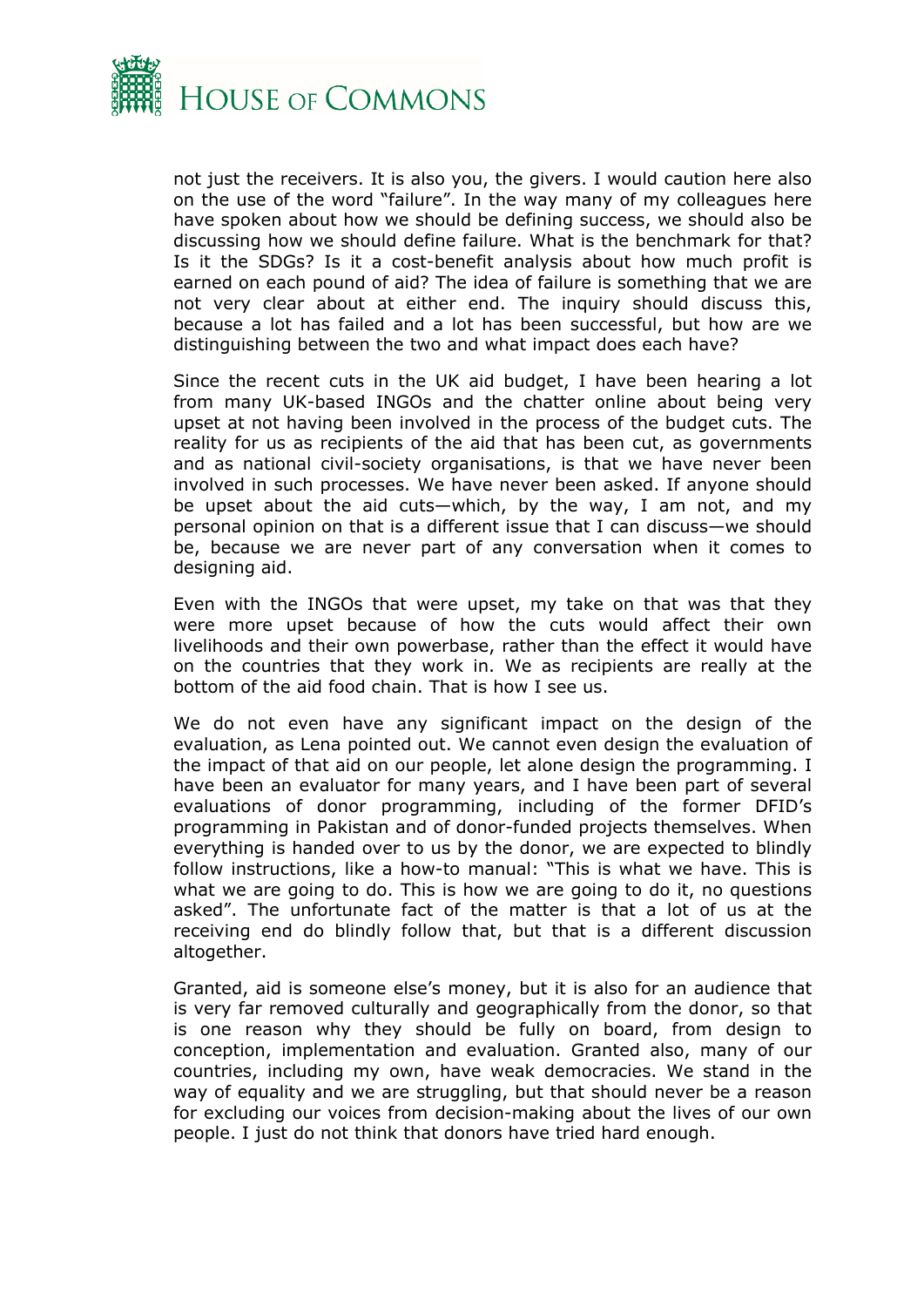

We are, instead, expected to just be grateful for the money that we get. Why is that? Is that because we are poor, because we are needy, or because helping us makes you look good? These are all words that have become so obvious and so common in the aid narrative that it really does not address the issues on either end. If that is the premise that you have been using and you intend to use as donors to provide aid, it is completely the wrong one.

In conclusion, I would encourage the Committee to consider these three questions from a recipient's point of view specifically, and not just your own, before you move forward. I would also like to point out that aid should be about quality, not quantity. I am a firm believer in that. It is not how much you give but how you give it and what you do with it.

One question was about what the project timelines would be. It is not about time so much as it is about design and intent. To me, a one-year, well-designed programme can be far more effective than something that is five to 10 years, because it is about delivery and efficiency, as we have all discussed. At the end of the day, international aid is not so much about taxpayers as it is about the lives of others, but it is for you to decide who takes priority.

Q9 **Chair:** Themrise, that was fascinating. I have written down all of your questions and you can score us at the end of our inquiry on whether we have addressed them.

**Professor Gaskarth:** Thank you for the invitation to talk. My name is Jamie Gaskarth. I am professor of foreign policy and international relations at the Open University. I have been teaching in universities for about 20 years now—Exeter, Plymouth and Birmingham—and my research is mostly interested in the ethics of foreign policy, holding people accountable for the decisions they make and thinking about the ethical structures that exist in international relations.

There are three areas that I wanted to talk about, some of which were touched on by the previous speakers. One of them was, thinking about the philosophy and culture of aid, why the UK gives aid abroad. I identified five factors. I can totally see the binary framework that the previous speaker gave, but maybe it is more on a spectrum, with different aspects of the spectrum between self-interest and other directed behaviour.

There are five key reasons we tend to see for giving aid. One of them is altruism. It is a sense that we want to give something to people who are in an unfortunate circumstance. Secondly, it is about redressing unfairness. There is usually an acceptance that there are inequalities in world politics, and Britain usually benefits from them, partly because it has devised the structures that enforce those inequalities, so we want to redress fairness.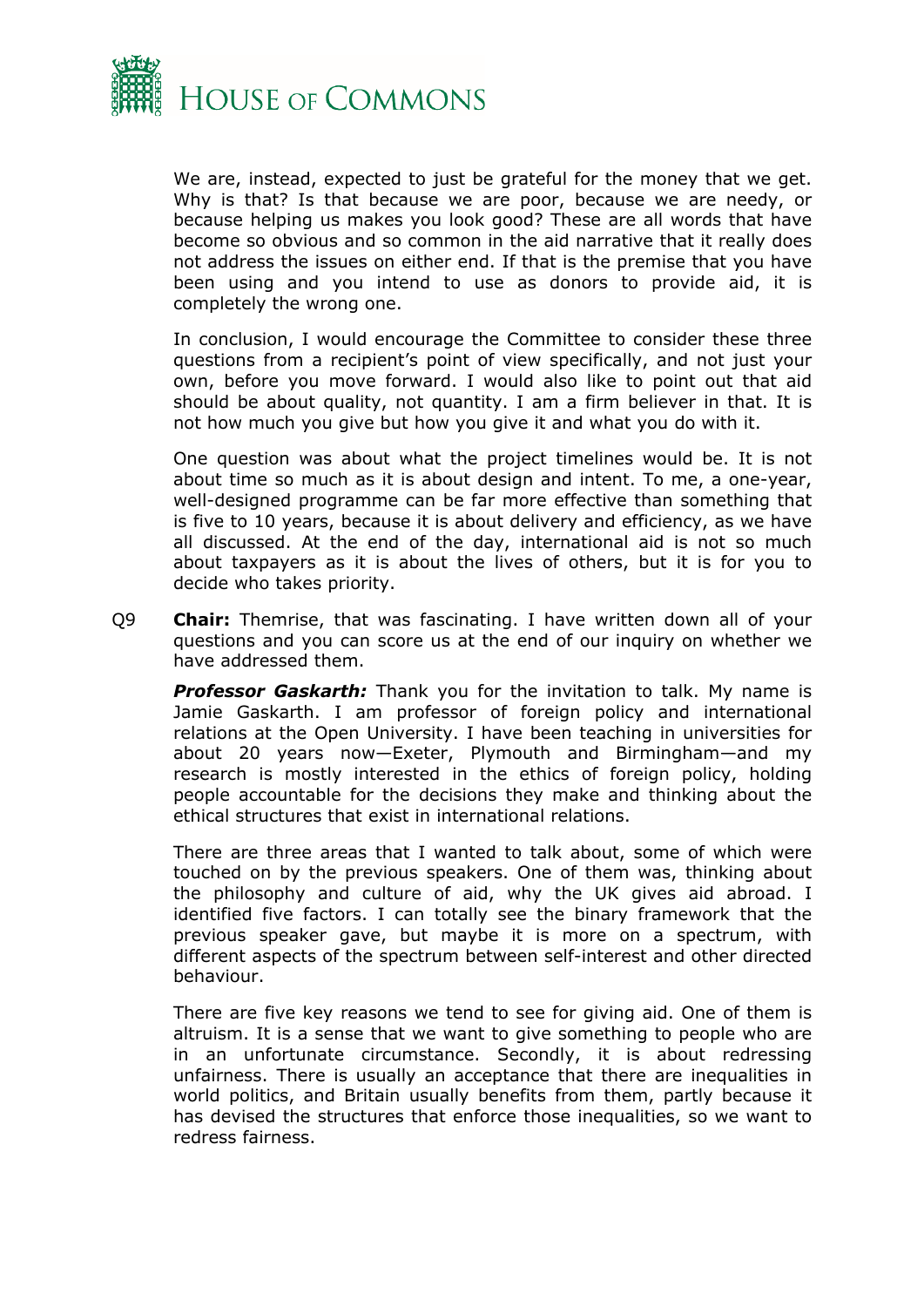

Thirdly, guilt is a key motivator that often comes up. The very idea of development aid is bound up in colonialism and becomes formalised as the colonial project unwinds. The various Colonial Development and Welfare Acts in 1929, 1940 and 1945 formalised the idea of giving development aid on a regular basis, and it is no fluke that a separate ministerial post is created in 1964 as decolonisation is proceeding apace. It is bound up in the idea that development aid was about instituting more self-government and supposedly encouraging development in a way that had not happened a lot during the colonial period and was beginning to happen at the end.

Fourthly, it is about security. It is often the idea that we need to give aid in order to enhance security abroad. Sometimes, that is self-directed in the idea that, if we give aid abroad, conflict will not erupt and end up affecting our citizens. Fifthly, there is this sense that aid is about spreading influence: that, if we give money, it will make other people like us more and align themselves with our interests.

There are those five broad areas, but one of the problems with aid is that it is bound up in conceptions of dependence, of hierarchies of development, and of implicit superiority and inferiority that came from the colonial period. They are still legacies of how we think about development aid. Those five motivators vary in importance, and increase and decrease in different historical periods. Aid has always featured in diplomacy, but it is relatively new as a regular and formalised aspect of foreign policy.

It should not necessarily be taken as a given that the UK has always provided aid, because it has not, and it will not necessarily always do so in the future. My second point is that aid is likely to be more necessary in many parts of the world after Covid, but support for aid could be under threat. With a larger debt burden, higher taxes and unemployment rising at home, as well as the existence of an increasing wealth of economies abroad and the rising powers that are often talked about, more and more people may be asking why we are giving so much money away and why it is not being spent at home.

I completely take on board a lot of the information that Sophia and her organisations provided, and it is important, but it is also important to say that, sometimes, when you drill down into the motivations of the public and their conceptions of aid, and when you try to ask them, "Would you rather spend money on this than this?" or, for instance, "Should we cease or reduce aid until we have recovered from the pandemic?" you find very strong support for that. Depending on how the question is framed, it might raise issues about public support for aid, and this could become a serious issue in the coming months as the impact of Covid begins to be felt.

The third point is about where aid goes in the future. In a Foreign Policy Centre report in September last year, I called for a more communitarian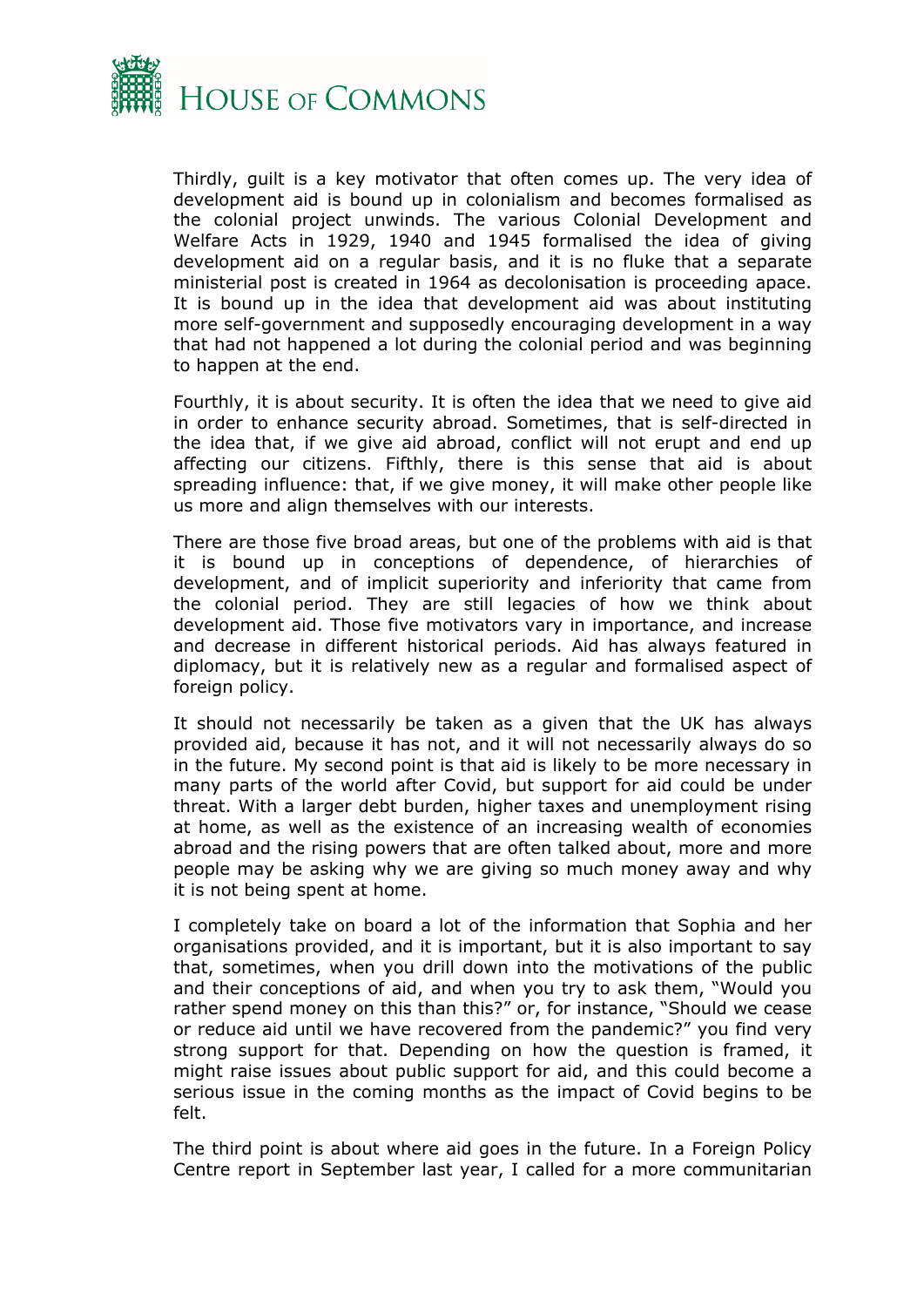

foreign policy that pays more attention to public opinion and domestic needs in the future, and this could apply to aid. If we could democratise aid policy, break down these divisions between development out there and at home, and give British people a stronger sense of connection and ownership of the aid we give, it might make it more sustainable and effective in the long term.

In order to do that, we do need a change of attitude. We need more humility about Britain's own developmental situation. If you think about the impact of Covid and the serious health inequalities in the UK at the moment, it begins to break down that notion of our superiority and the inferiority of people abroad when it comes to development. In reality, health life expectancy in Blackpool or parts of Glasgow are the same as or worse than in Afghanistan, one of our largest aid recipients.

We may need to start thinking about development as a shared endeavour, to democratise it and to build people-to-people networks, rather than seeing it in a rather elitist fashion as something that an elite in London gives to peoples abroad. There are a number of different ways we could talk about doing that. In order to think about how we could democratise aid, we have to raise the distinction that the previous speaker did between emergency aid and development aid, because some of these suggestions would not work when it comes to emergency aid. It would be rather gross to have a public vote on whether you should give money that is necessary for sustaining life.

When it comes to development projects more broadly, it could be appropriate to have the public having a vote and a decision on what projects we fund and democratise it in that way. You could harness domestic constituencies to identify needs and wants. In an era of globalisation, we have very strong people-to-people ties around the world and can harness local civil society groups and business leaders, channel aid through domestic constituencies and funnel that out abroad.

Lastly, you could harness development projects at home and abroad, perhaps. Money spent supporting key sectors in the UK could be twinned with projects doing the same abroad, recognising that global inequalities are being felt at home as well as abroad, and breaking down some of those barriers.

It is a little bit provocative because I am trying to break down some of those elite structures and assumptions that have been very strong in the aid community for a long time, while thinking about development differently and about maybe allowing British people to have more say in how aid is spent in the future.

Q10 **Chair:** Thank you, Jamie. We really appreciate you being provocative. That is what we need and what we hoped for from this panel, so thank you for delivering that. Arbie, thank you so much for joining us. What do you think this inquiry should be focusing on? Can you tell us a little bit about yourself to begin with, please?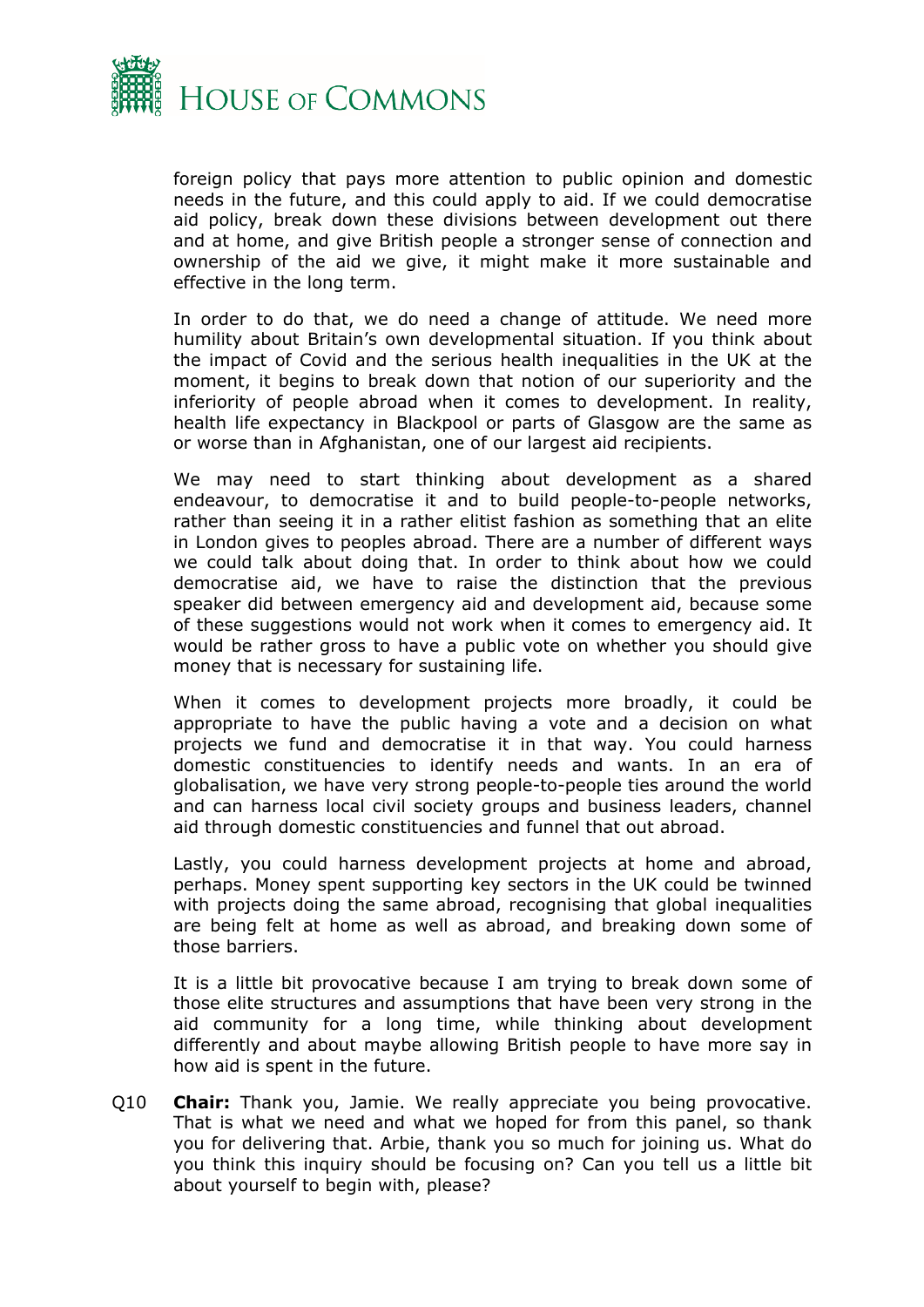

*Arbie Baguios:* Good afternoon, everyone, and thanks very much for having me here. I am Arbie Baguios, founder of Aid Re-imagined, a research initiative that advocates for a more effective and just aid system. I have worked in the aid sector for the past eight years, mostly for British international NGOs. I understand that the IDC is looking to set up an inquiry on the philosophy and culture of aid. If there is one thing that should be a main feature of this inquiry, it would be for the inquiry to ask, "Is our decision-making and delivery of aid ethical?"

First, I want to step back a bit and talk about why it is important to look at the philosophy of international aid. Like other areas of public policy, such as health, education or the justice system, international aid is similarly faced with questions of a philosophical nature, particularly concerning resource allocation, decision-making and outcomes. For example, in health, we might use insights in philosophy to come up with an ethical answer to the question, "How should a doctor treat a patient, given the risks and limited resources?" In fact, there is an ethical framework used in our very own NHS to answer that question. It is called the four principles of biomedical ethics and includes concepts like respect for autonomy; beneficence, which is balancing a treatment's benefits versus risks and costs; non-maleficence, or doing no harm; and justice, which means distributing benefits, risks and costs fairly.

In international development and humanitarianism, we also have some ethical principles, and these touch upon questions around, for example, how we define development, or humanitarian principles we follow in providing assistance, especially in times of war. I want to focus on the decision-making and delivery of international aid, or what I will call the bureaucracy of aid, which begins in the offices of donors like the FCDO, is then delegated to headquarters of INGOs, then often passed on to local and national partners, and finally received by the local people and communities.

Ethical issues in this particular area are neglected. Like healthcare, aid is constrained by limited funding and comes with risks. Even if done out of the UK's good intentions, aid can sometimes cause more harm than good. We have seen this in the pattern of sexual harassment, exploitation and abuse that is happening within the aid sector. We have seen, in the vast literature on the unintended consequences of foreign aid, how it might, for example, exacerbate conflict or undermine local and national systems. That is why, in a paper that synthesises decades of literature on the impacts of foreign aid, Harvard economist Nathan Nunn concludes that, across history, foreign aid may have caused just as much harm as good, and that the west might have a more positive effect if we restrained ourselves from helping.

The word "restrained" here is not the most appropriate, especially as millions of people are grappling with the effects of the Covid-19 pandemic, living in extreme poverty and facing insecurity due to conflict and the changing climate. Like doctors, a question that aid workers and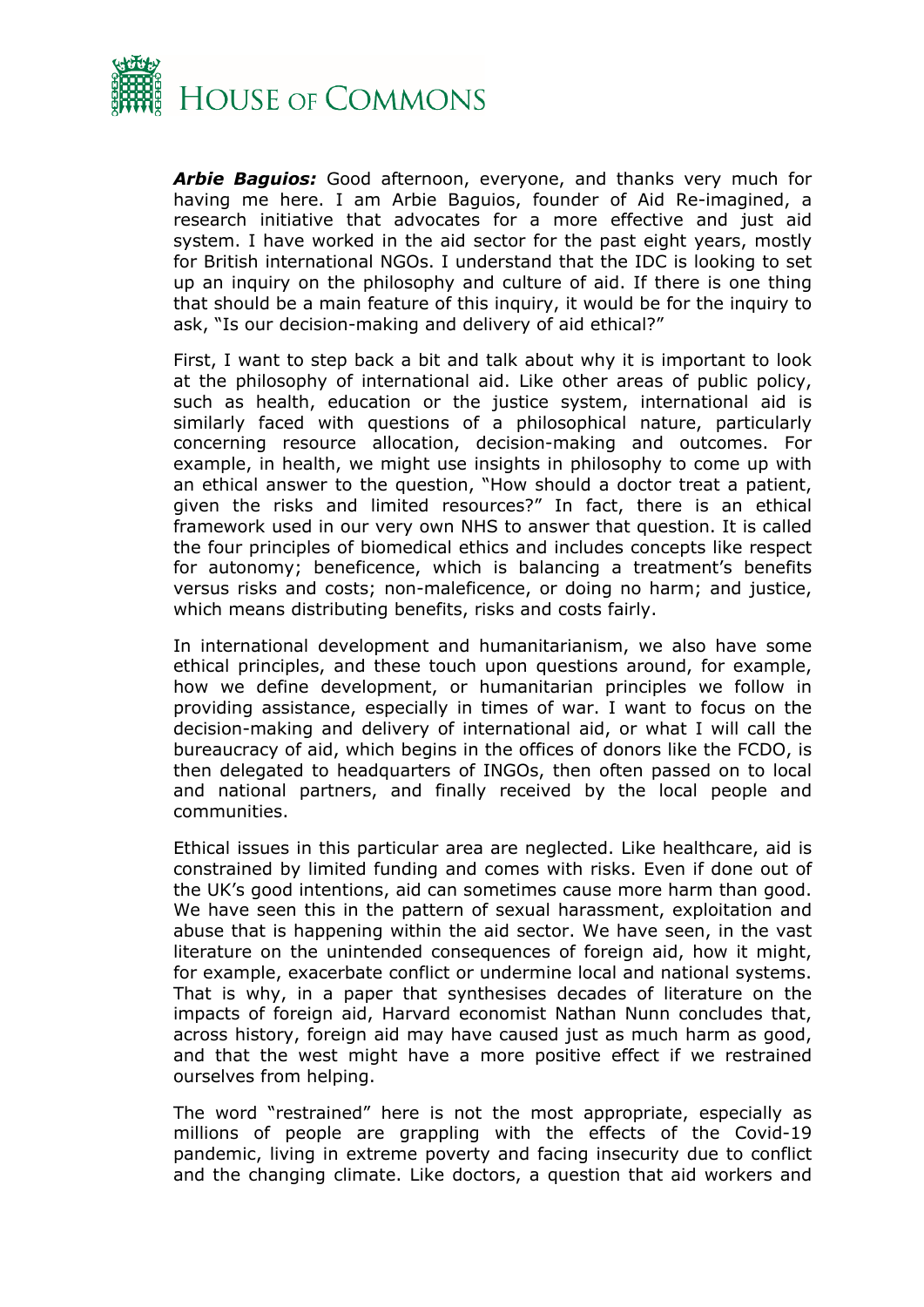

policy-makers often have to answer is how we should allocate and deliver limited aid that can achieve the best outcomes for people in the global south. At present, most of the guidance that we have in answering this question focuses on technical aspects or represents values of the global north without sufficiently accounting for the values of those in the global south: for example, technical standards such as the Sphere standards, value for money from the perspective of the UK Government, or, under the FCDO, whether it advances British interests.

The ethical dimensions are missing here. Covid-19 has shown that responses to public health require not only the robustness of the science behind policies and treatments but care in the way we implement policy, so that we do not cause more harm, and engagement with communities to ensure that the policy is in their best interests. In the same way, aid could be more ethical; that is, it could be more careful and more aligned with aid recipients' values and interests.

How might we determine whether our aid bureaucracy is ethical? This is a complex question that merits serious study, but, building on what others have already said, I have four starting points. First, there is the issue of equity among the stakeholders of the aid bureaucracy, such as the unjust salary gaps between national and expatriate staff or the racial and power dynamics between typically white British aid workers and local people, which is a factor that may lead to exploitation and abuse.

Secondly, there is the issue of how aid bureaucracy values international expertise more than local and indigenous knowledge. This is despite the fact that, when Johns Hopkins economist Dan Honig studied over 14,000 American and British aid projects, he found that the projects where the implementation was delegated more to local actors were more successful, because they benefited from what Honig calls tacit knowledge from local staff.

Thirdly, there is, as others have mentioned already, the issue of how we measure aid effectiveness. We mainly do so by using criteria designed in countries in the OECD, with little space to include the values and priorities of local people and communities, despite the fact that our aid decision-making and delivery affect not OECD countries but the lives and futures of the people and communities in the global south.

Finally, there is also the issue of how we tell the story of aid. At the moment, the narrative of aid is oversimplified: "Give £5 and help save a life". "Adopt a goat and lift this child out of poverty". Aid is complex, in the same way that, say, healthcare or economic growth in the UK are. There is vast evidence to show that successful aid projects are not about what happens but how it happens. It is a lot to do with experimental approaches, including learning from failure—and failure, as discussed earlier, can be good—and shifting the power to local people, as they can find solutions to their own problems. The current narrative perpetuates white saviours and promotes unhelpful ideas about how aid works. That is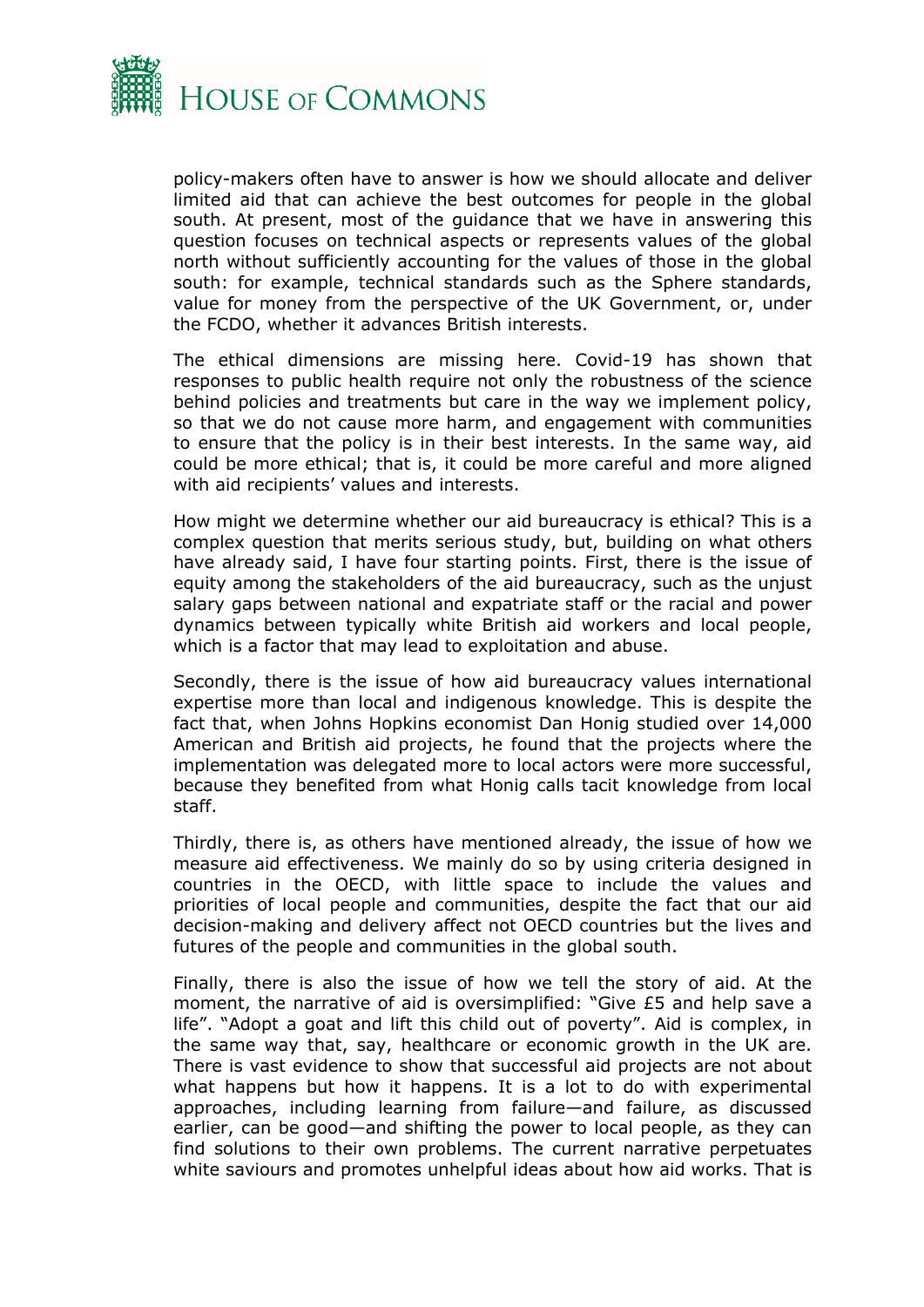

why, for example, so many people seem not to understand the concept of overheads and operational costs.

These ethical issues of aid decision-making and delivery are at the very heart of why, to be honest, many people are dissatisfied with and angry at the international aid system, so far as to describe it as racist and colonial. A lot of these ethical issues that I have mentioned are inextricably linked with racial and colonial power dynamics, for example when a white British country director makes decisions about the delivery of aid in a global south community, including how much their local staff are paid, which experts they hire, how they design programmes and how they evaluate the impact of their work.

I believe these are serious operational and programmatic issues that, for far too long, have been neglected, because we have failed to ask whether our aid decision-making and delivery—our aid bureaucracy—is ethical. In the upcoming inquiry, I would advocate for exploring this and having, as its ethical compass, the values and preferences of aid recipients themselves.

**Chair:** Arbie, that was both incredibly thoughtful and thought-provoking, and it really has drawn together a lot of the strands that other speakers were discussing, so thank you hugely for that.

Q11 **Theo Clarke:** I am particularly interested, in this inquiry, in what informs the Government when they decide the UK aid strategy. I would be interested to hear from the witnesses particularly about the role of the UK in funding multilaterals versus smaller charities on the ground. The UK is such a major donor to the big players like the WHO and the World Bank, but that sometimes comes at the expense of funding smaller grassroot charities, so I would be interested to hear what your views are on that, what the Government's priorities should be and what questions we should ask relating to that. I wonder, Arbie, if you want to answer that first, because you mentioned resource allocation.

*Arbie Baguios:* That is a really interesting question. It is admirable that there is this goal of shifting more funding to local and grassroots organisations. That is very necessary because, for too long, it has been neglected. That is not to say that we should not contribute to multilateral efforts, because a lot of the problems that we are facing, including climate change or even refugees and migration, are global issues. It is important to strike a balance between these two. For far too long, we have swung on one end, where a lot of the money is channelled to these multilateral organisations.

Secondly, at the same time, yes, we have to support multilateral organisations, but we also need to hold them accountable and scrutinise them more, because a lot of the mechanisms within these big international bureaucracies can be improved. They have carried on for far too long, since they were established, and the bureaucracies have got bigger and more complex. I feel like sometimes they can be alienated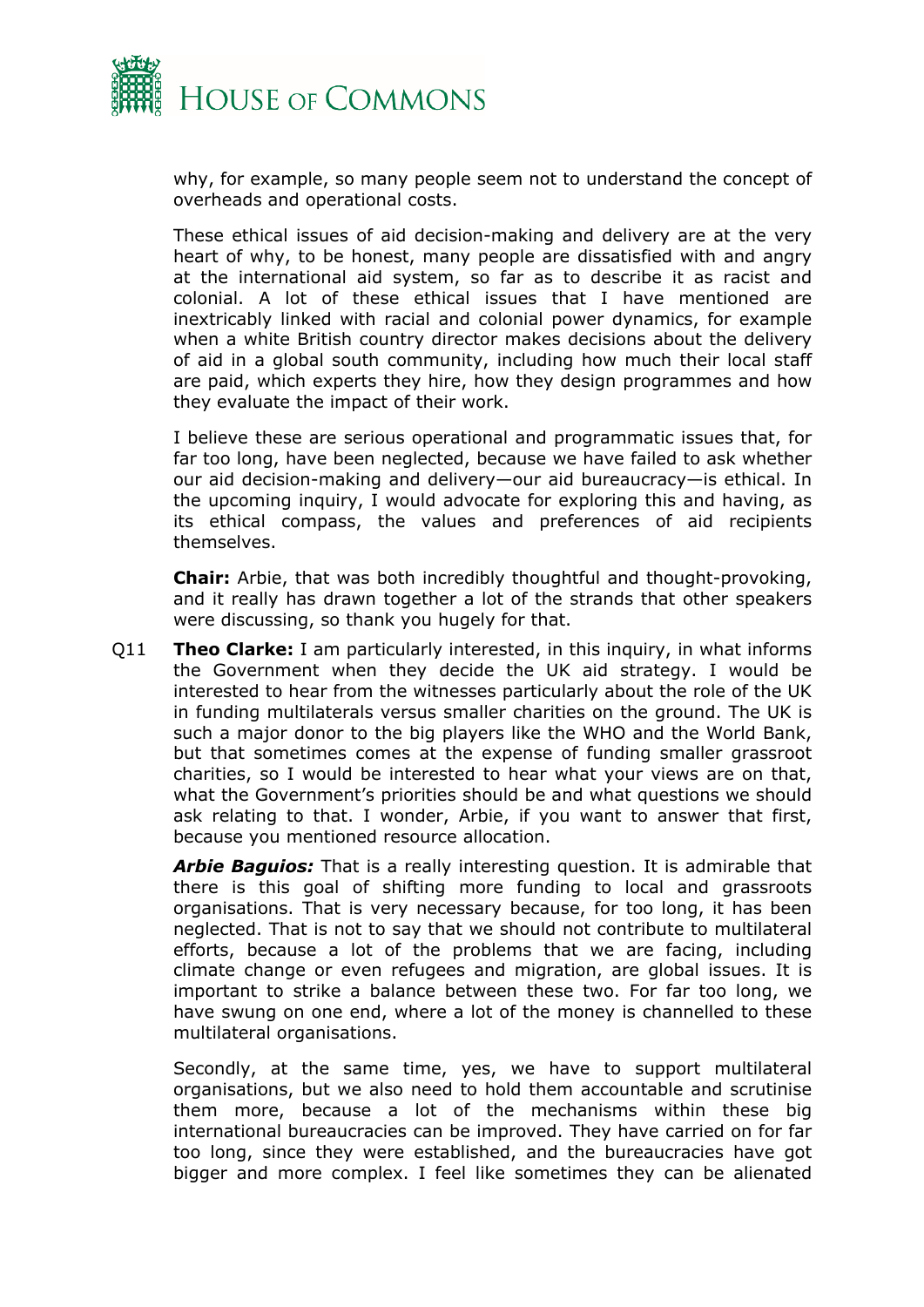

from local realities, particularly the grant-making process, for example. It is very politicised and there are lots of inefficiencies within it. Yes, let us support multilaterals and rebalance it by shifting more funding to local organisations, but let us also scrutinise how multilateral funding works.

Q12 **Theo Clarke:** That is really helpful. Themrise, I wonder if you could comment, given your experience on the ground.

*Themrise Khan:* I would go in a different direction on that. It stems from this whole discussion that has been coming up about the failure of multilateralism. I agree with Arbie that we should not give up on multilaterals, but I also feel that we should not be focusing on local organisations. When major donors directly fund local organisations, by which I am referring to national civil society institutions in recipient countries, I have seen a major shift in power within those organisations as well; they become very subservient to the donor.

For me, the ideal form of channelling aid should be bilateral, from Government to Government, because it should be the responsibility of every Government, every recipient Government in particular, to be able to channel those resources further down to their own national counterparts. That is not happening. Right now, there is a pool of donor funding and everyone is after it, from a multilateral organisation to a Government, a Ministry, an NGO or a grassroots NGO. All these organisations are structured very differently, from a bilateral or multilateral donor and going all the way down. There is no mechanism there that works right now.

Ideally, local organisations should be using donor money channelled through their own Governments or through specific national organisations that have the ability to hold their own against bilaterals. When it comes to multilaterals, that is a big "if" at the moment, and there needs to be a lot of discussion about where multilaterals stand now in the global world order. We know that global issues like health and Covid can be targeted only by large institutions, but it does not have to be multilaterals.

We also need to start talking about whether there is an alternative to multilaterals: can donors come together and pool their resources differently instead of through a monolith like the World Bank or the IMF, for instance? We know where we are headed with those organisations. Ideally, it should be Government to Government, and the recipient Government needs to be given the accountability and responsibility for furthering that money down.

**Chair:** While you are talking, I am wondering if the fear of having funding withdrawn stops people challenging the way donors act and behave. I wonder if any of you could comment on that. Virendra, you said yes.

Q13 **Mr Sharma:** All six panel members have given the different dimensions of aid in different countries. I am quite familiar with what Ms Khan was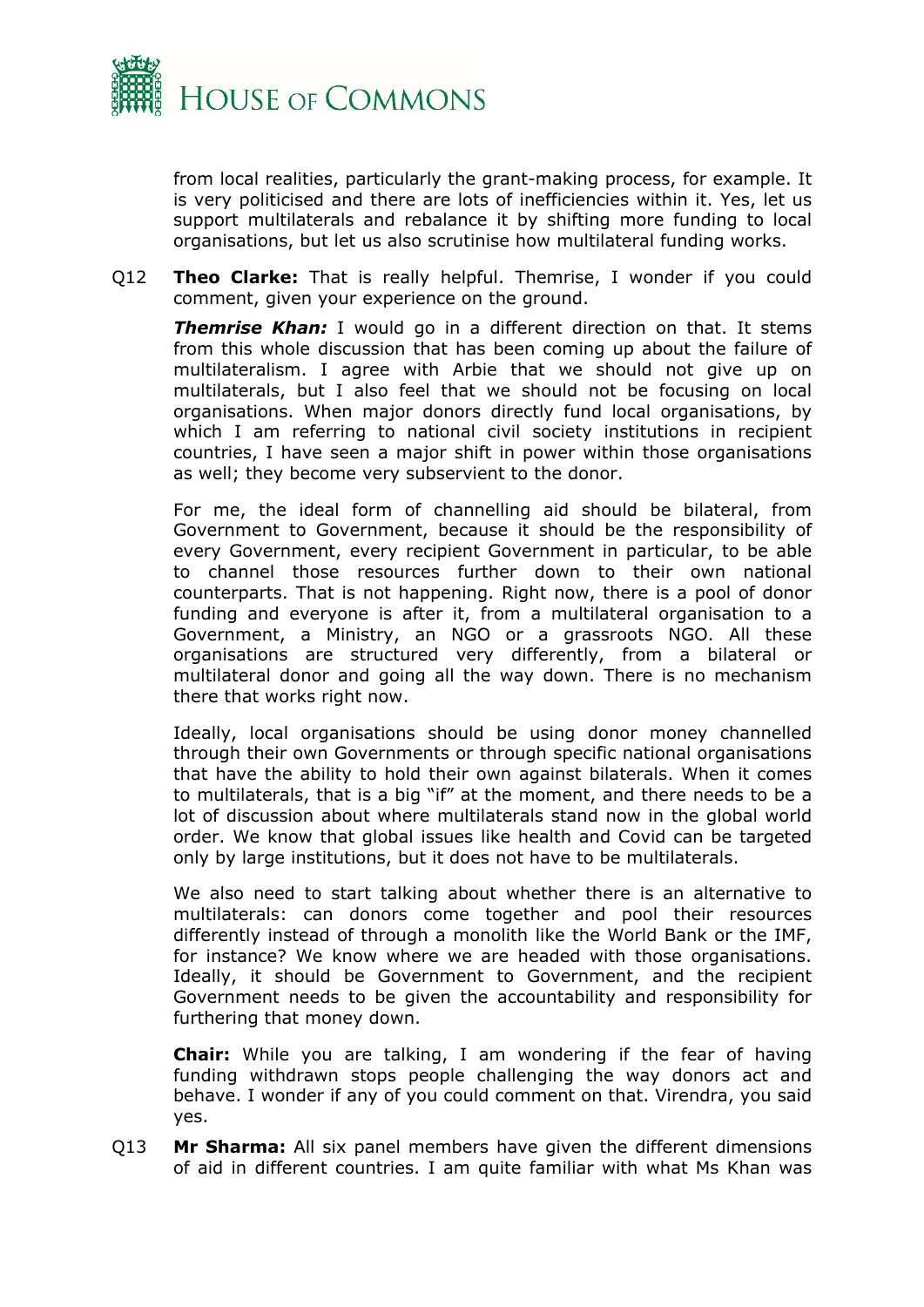

talking about, because I know south-east Asia and the political and other culture in that area. I was also very pleased to hear Jamie say that we should be involved in decision-making, by which I take it that British people should be involved in deciding on aid. Can you elaborate a little more on that? In what format can we get British people involved? Is that the beginning of the election results and what is put in the manifestos, or are there any different structures in order to get people involved and to get their opinion addressed on the issue?

**Professor Gaskarth:** It links in with regional development and local government partners, recognising that there are shared development problems that may link in. Fishing sectors in the UK may have similar problems to fishing sectors in west Africa or other areas of the world. It is about trying to delegate and create more grassroots people-to-people networks and then, hopefully, building up some business partnerships and trading relationships that are more equal because they are at a lower level, rather than the elite-driven development policies that we have tended to have.

Q14 **Mr Sharma:** I will use blunt language: there are cuts and reductions in aid availability, and everybody recognises that. Whether or not we agree with it, it is going to happen. Correct me if I am wrong, but my fear is that, in the coming months and years, our commitments to the SDGs, particularly around young girls in developing countries, under-age marriage and those sorts of projects, are under threat for many reasons. Ms Khan indirectly hinted at the problems, but will countries who receive funding be prioritising what we think. Should the British Government and the new Committee need to impose our priorities? Will the host Governments be as willing as we want to own those social issues, including the development of children and young girls, in those countries?

**Themrise Khan:** That is the main question. It is something that people like me have been struggling with. On the one hand, the argument is that it is a good thing that funding is being cut, because that might give us at the receiving end an opportunity to get serious about ourselves and our own priorities. Right now, we are like, "The money will keep coming, no problem", but once that tap turns off we are like, "Oh, my God, we need to do something ourselves". In that sense, it is a good thing for us maybe not for you, but definitely for us.

This is where the issue lies. For instance, using Pakistan's example, as you know, gender, young women and girls is a huge issue. It is one of the most under-recognised and under-attended issues in this country. As women and girls, we are under extreme threat. However, our successive Governments have not seen that as a priority. We have seen that, and that is the reason why we are where we are. Should the UK or any other Government impose that as a priority on us? That is really where we need to have the debate. I do not think you should impose that on us, because that is exactly what aid should not be. It should not be an imposition of your priorities, no matter how important they are globally. That should be our decision. By taking a decision that opposes that, for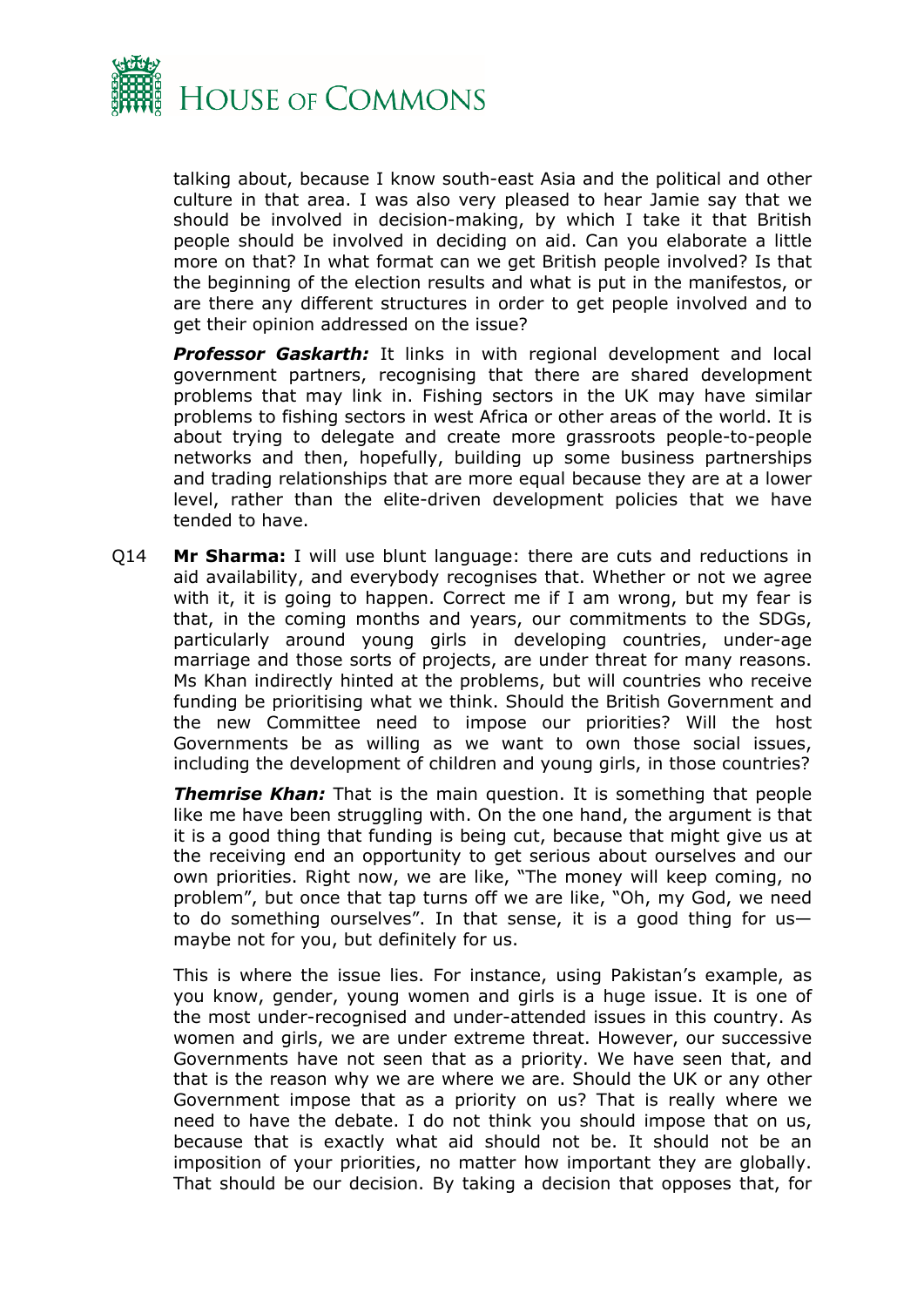

instance saying, "No, we do not give you money for women and girls; we give you money for energy and infrastructure projects, because that is what you need", that will invariably create more problems for women and girls.

It is not going to address the issue, but perhaps it will raise activism within our countries. I am seeing that in Pakistan today. The pressure that is building up on the Government on the issue of gender, women and girls is immense. Still nobody is listening to us in our countries, but that pressure was not there 20 or 25 years ago, when I began my career. It is there now and that is the pressure we need in our countries, even if the Government decide otherwise: "No, we are not going to prioritise women and girls. We are going to prioritise something else". The effect of that will be women and girls suffering even more.

I hate to say it, but we probably need to suffer a lot more before finally realising that this is where the crux of the issue is. I hate to say that. Everybody would say, "That is ridiculous. How could you even think that? How could you make yourself suffer more?" This world of aid has become so unnecessarily complex that it is a matter of us versus them. It is a matter of egos. It is a matter of Governments saying, "We are a sovereign, independent Government. We will decide". Having said that, there are also ways that donors can perhaps negotiate on that issue, and that is where you come in, in terms of your global power. If you want to use your power, you do it by saying, "You decide where you want it, but you also have to realise that, if you do not do well on women and girls, we are going to start backing out". That is where that threat perception of donors backing out from our country lies.

There are ways to negotiate around this, instead of just saying, "This is what you do because this is the problem". In my humble opinion and from what I have seen over the last few decades, this is how we now need to start talking.

*Arbie Baguios:* These are really interesting questions. I would like to reply to some of them. Something that Jamie said and that I really agree with is that we have to democratise the way decision-making within aid policy is done. I like the idea of giving people in the UK the power to influence aid policies. The problem with this is that it does not reflect the preferences of the aid recipients. I wrote some ideas around this, including a citizens assembly for aid, which we see in other areas like climate change.

The missing link now is linking the donor public preferences with the aid recipients' preferences. That is where the magic happens. If the preference of aid recipient communities can be linked to the donor public, that is the best way to make a decision on aid. That is the solution: building solidarity between these two publics rather than a technocratic, top-down imposition of aid from, say, the British, who say, "These are our priorities". As people say, democracy is not given; it is seized. The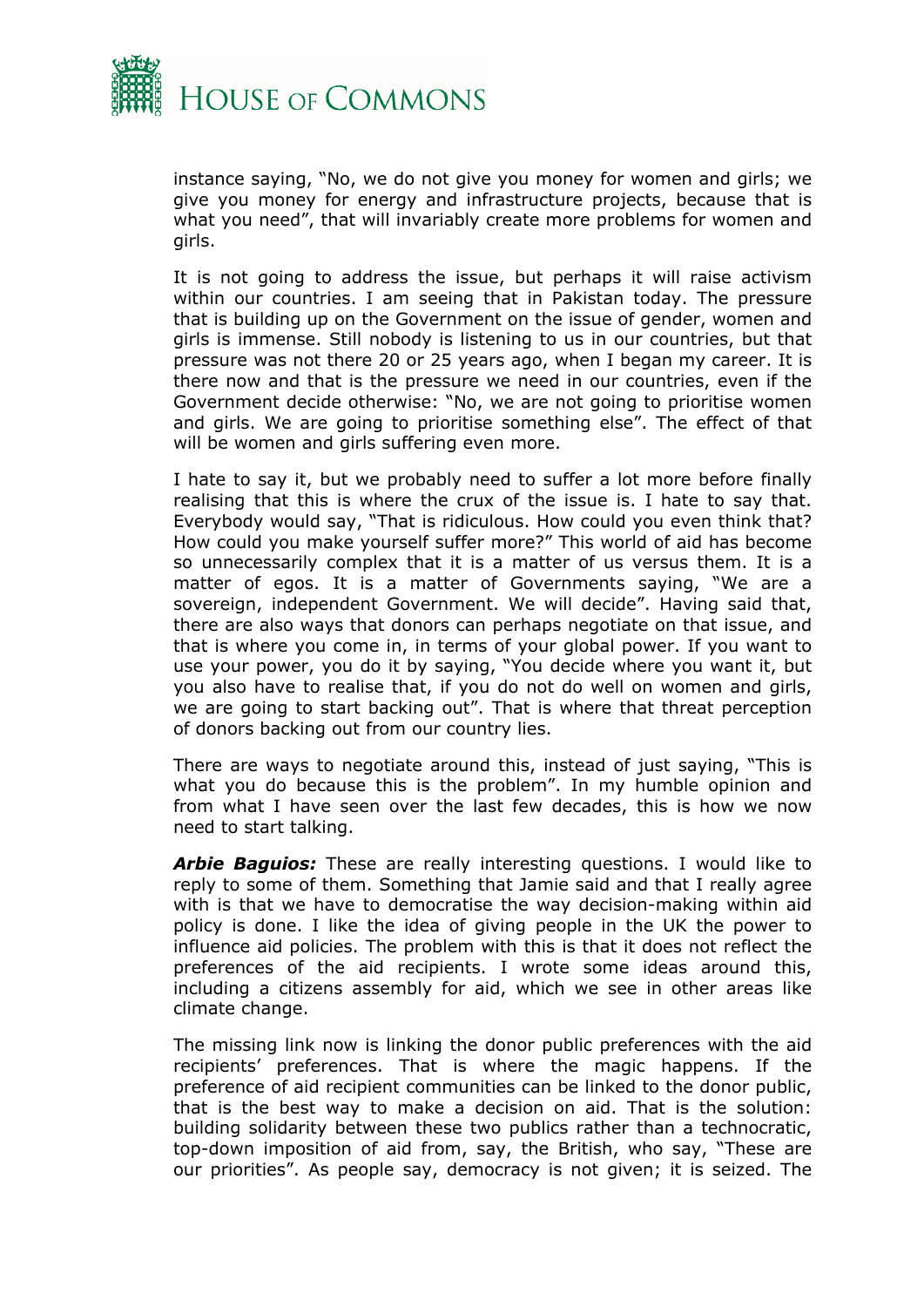

international aid sector can play a role in this is by building that solidarity between donor publics and aid recipient publics, so that they can seize the future that they want for the global south.

Q15 **Chris Law:** I am not sure that I have a question, but I have lots of thoughts. There have been six excellent speakers and lots of fantastic contributions. Just to open it up a bit, I would like to ask this. I am not entirely sure it is a question. We are now in the 12th or 13th month of Covid and there has been a lot of talk about building back or—I prefer the language—building forward better. I wanted to ask a broad question about whether the sustainable development goals that have been set out by the UN and partner countries are still fit for purpose in this context?

If not, how can aid recipients and donors work together to change those SDGs? In particular, how much of it should be umbrellaed under the existential crisis that we have, which is environmental degradation and climate change? I realise these are big questions, but they are things that are present in most of our minds right now. How does that fit into what we should be considering going forward in our inquiries? Jamie, I am going to ask you first, because there is a smile on your face, which only begs for you to give an answer.

**Professor Gaskarth:** It is such a big question. Themrise raised the point about power dynamics in world politics. We are giving money to the World Bank and some of the bigger international organisations in order that we further our influence and crowd out the influence of other, potentially hostile, states. That is a big part of this. There is almost a divide between some of that macro stuff that is influenced by big, structural power differentials, and then there is micro stuff, which is maybe what Arbie and I were talking about: more local-level projects.

By the way, I would hope not just that that democratisation of aid is happening in the UK but that there would be more discussions in recipient countries about what kind of aid they want and them feeding that back, with much more of a dialogue rather than it only being a one-way democratic process happening in the UK. In a way, I am dividing it up between a macro and a micro element there.

*Arbie Baguios:* At the heart of it, it is about how people and communities define development for themselves. This is very much inspired by the work of the Nobel prize-winning economist Amartya Sen, whose main approach is the capability approach: giving people and communities the capability to pursue the future that they want. This is how the Human Development Index started. We believe that education, health and income are the ones that help people pursue the future that they want.

From a pragmatic perspective, the SDGs are useful in the sense that they can guide that goal of helping people define what they want, but at the end of the day we have to really bring it back to the question of what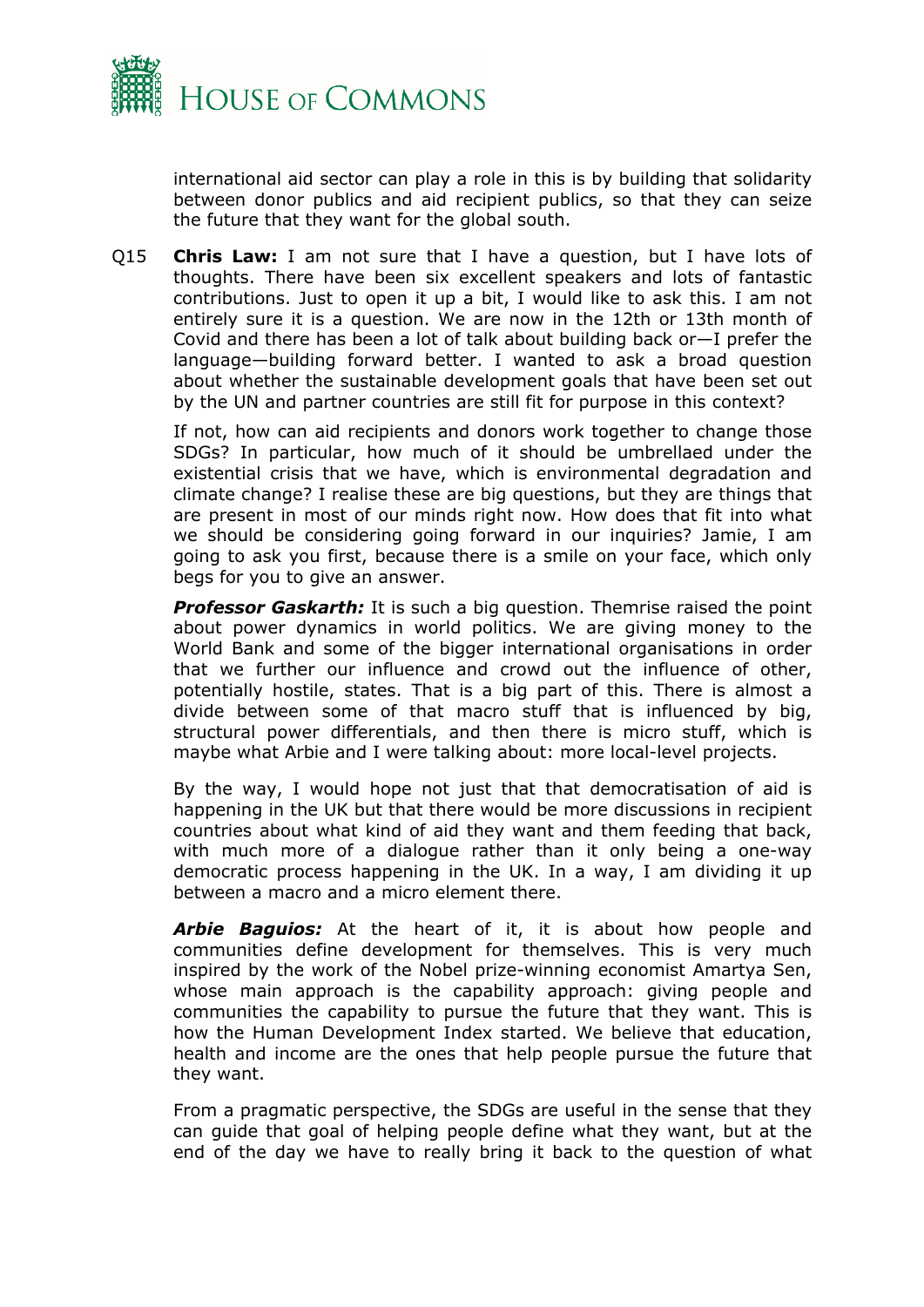

development means for people and communities in different parts of the world.

*Lena Bheeroo:* On Covid, it would not be a bad idea for us to rethink and perhaps update the SDGs with communities that we work with, given that Covid has had a disproportionate impact. Also, the vaccine rollout is not equitable across the world. Given all those things that we are contending with, is it realistic that we will achieve what we said we would? What other issues has Covid thrown up for the countries that we work with? That needs to be done in true, equitable partnership with those communities as well.

*Themrise Khan:* I am always a harbinger of doom. SDGs should just be scrapped altogether. I am not saying that they are not important—they are extremely important—but tools such as the SDGs have been developed to further box us into silos. All the targets set and all the goals that we have to meet become something countries feel they just have to do to check the boxes. They are not actually doing them. That is one of the issues with donor mechanisms: that they develop these tools that we have to blindly follow without actually following them and making any impact.

If you really want to talk about environmental degradation, climate change or gender justice, we need to talk about those issues. It is not going to be done by meeting targets or goals. Frankly, we should just scrap SDGs altogether and talk about, like Arbie and others have said, what development means to each country. We are not going to like what we hear, because a lot of countries are not going to be talking about gender, environment, climate and health etc, but that is the raw reality of life and of global relations. How we work around it is what we need to be talking about, rather than talking about coming up with a new or an alternative system.

Q16 **Chair:** Thank you very much. Could I ask each of you as a final comment what one taboo we should challenge in this inquiry?

*Charles Vandyck:* One thing that you probably need to challenge is issues around power asymmetry. Look at the issue of shifting power to communities and really think through what that means. The power dynamics are very unbalanced. It reminds me of a famous Yoruba proverb: if you have a ram with a rope around its head and you give it to someone, let go of the rope too. Maybe that is something that you can think about.

*Lena Bheeroo:* It is about whose expertise we value and recognising that, within the sector in the UK, we have incredible expertise. In one of his questions, Chris Law mentioned the new Department and how we engage with those people when perhaps you have a homogenous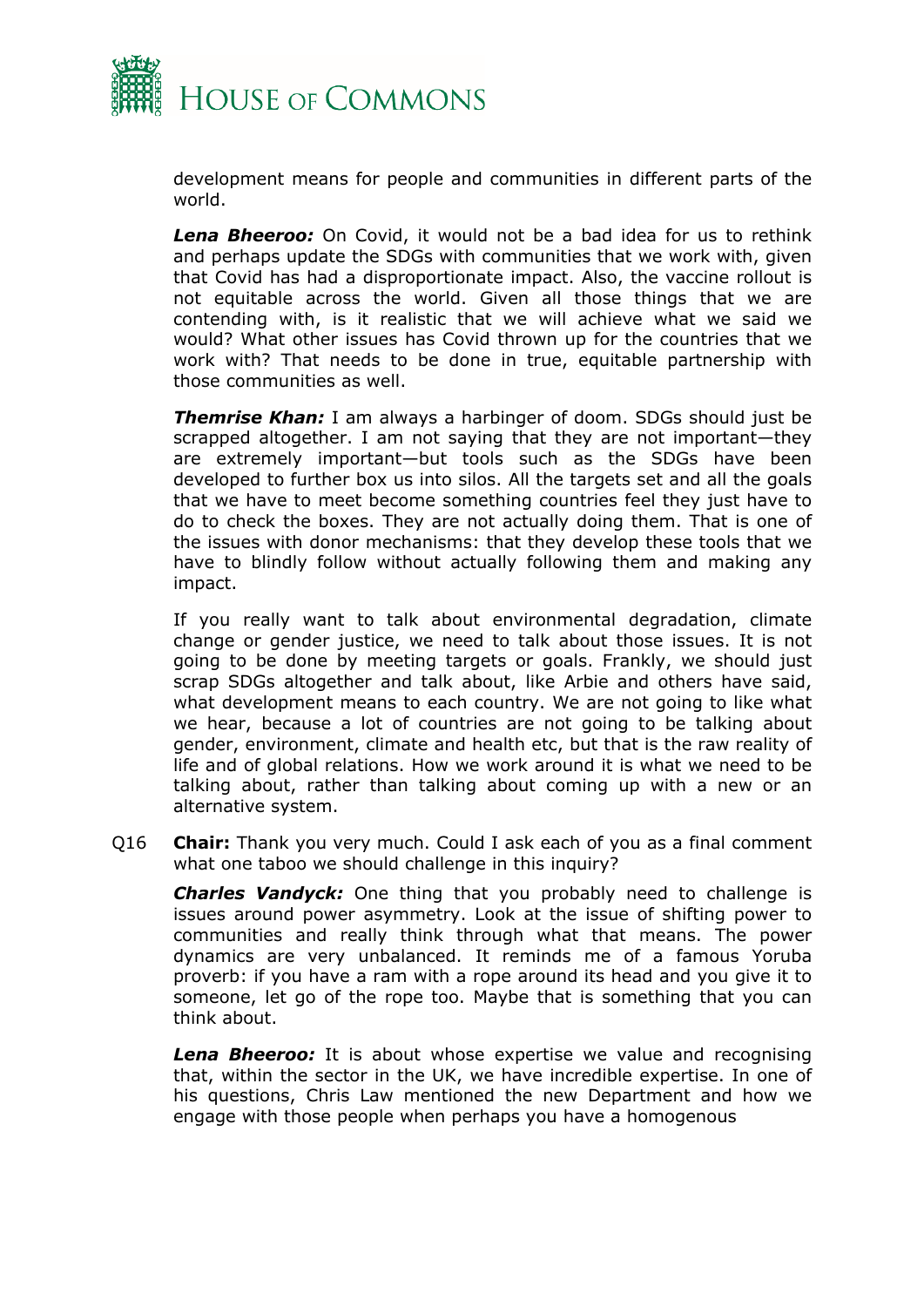

Department now. There is a risk that the Department will be left behind, because so many of these conversations about locally led development and addressing racism in the sector are happening.

It is about who you engage with and whose expertise is the thing that you need, and recognising that, in the sector, they are not going to be at the top. They are going to be the managers and co-ordinators who have lived experience and who can bring you a different perspective that you are sorely missing. Equally, the same can be said for the communities that we work with. It is about thinking through who you engage with.

**Mr Sharma:** Can I take this opportunity to congratulate Lena for the way she has brought the racism issue to the forefront? I have been a campaigner on race since the late 1960s, fighting against racism and inequality in society. The way that Lena put it is wonderful and I thank and congratulate you. I wish you every success in fighting for this and then achieving the goals that we could not achieve.

#### *Lena Bheeroo:* Thank you.

Q17 **Chair:** Thank you for sharing that, Virendra. Yes, solidarity to you. Themrise, what is the one taboo that we ought to challenge?

*Themrise Khan:* It is the issue of the saviour complex. I do not use the word "white" in front of it, because, as far as we are concerned in recipient countries, we have had a lot of brown and black saviours coming from western countries who behave in exactly the same way as white saviours do. I know that there is an issue of racism within the global north and I completely acknowledge and accept that, but, when it comes to us, everybody looks down on us. We suffer the saviour complex from everybody who comes from the north. It is a matter of not just talking about first figuring out among yourselves where the issues lie but also then talking about why, collectively, as northern and western states, you look at us as if we are nothing, that we need to be saved and that we are poor. We are not, and more of us in our countries need to start talking loudly and being more vocal about that.

*Professor Gaskarth:* All those ideas are brilliant, and I would support them. It is about breaking down the elitism around the idea of development and being humbler about the fact that Britain has serious development challenges domestically that may mirror some of those abroad. It is about understanding that inequality and development are universal challenges.

*Arbie Baguios:* I talked earlier about the ethics of delivery and design of aid. One place where a lot of the issues that have been mentioned in this forum—racism, colonialism and not valuing local people's knowledge—can be seen is in competitive grant making. We have simply accepted competitive grant making in the international development sector as the most efficient way of allocating resources. I would really like us to look under the hood and see the political economy of competitive grant